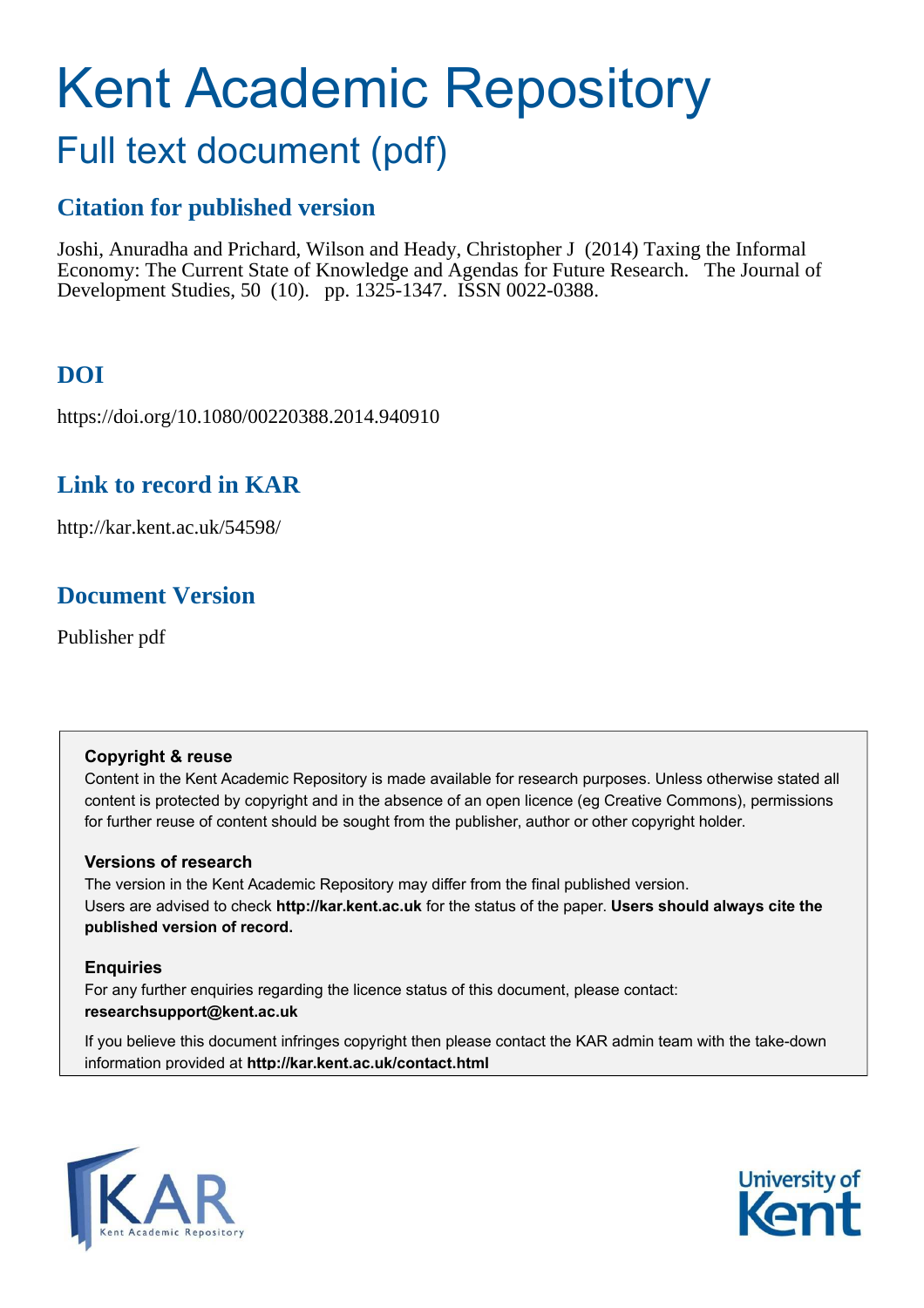This article was downloaded by: [ 82.13.85.80] On: 29 August 2014, At: 06: 20 Publisher: Routledge I nform a Ltd Registered in England and Wales Registered Num ber: 1072954 Registered office: Mortim er House, 37-41 Mortim er Street, London W1T 3JH, UK



## **The Journal of Development Studies**

Publication details, including instructions for authors and subscription information: http://www.tandfonline.com/loi/fids20

## **Taxing the Informal Economy: The Current State of Knowledge and Agendas for Future Research**

Anuradha Joshi<sup>a</sup>, Wilson Prichard<sup>b</sup> & Christopher Heady<sup>c</sup>

<sup>a</sup> Institute of Development Studies, University of Sussex, Brighton, UK

**b** Department of Political Science, University of Toronto, Toronto, Canada

<sup>c</sup> School of Economics, University of Kent, Canterbury, UK Published online: 26 Aug 2014.

**To cite this article:** Anuradha Joshi, Wilson Prichard & Christopher Heady (2014): Taxing the Informal Economy: The Current State of Knowledge and Agendas for Future Research, The Journal of Development Studies, DOI: [10.1080/ 00220388.2014.940910](http://www.tandfonline.com/action/showCitFormats?doi=10.1080/00220388.2014.940910)

**To link to this article:** [http:/ / dx.doi.org/ 10.1080/ 00220388.2014.940910](http://dx.doi.org/10.1080/00220388.2014.940910)

#### PLEASE SCROLL DOWN FOR ARTICLE

Taylor & Francis m akes every effort to ensure the accuracy of all the inform ation (the "Content") contained in the publications on our platform . Taylor & Francis, our agents, and our licensors m ake no representations or warranties whatsoever as to the accuracy, com pleteness, or suitability for any purpose of the Content. Versions of published Taylor & Francis and Routledge Open articles and Taylor & Francis and Routledge Open Select articles posted to institutional or subject repositories or any other third-party website are without warranty from Taylor & Francis of any kind, either expressed or implied, including, but not limited to, warranties of merchantability, fitness for a particular purpose, or non-infringem ent. Any opinions and views expressed in this article are the opinions and views of the authors, and are not the views of or endorsed by Taylor & Francis. The accuracy of the Content should not be relied upon and should be independently verified with prim ary sources of inform ation. Taylor & Francis shall not be liable for any losses, actions, claim s, proceedings, dem ands, costs, expenses, dam ages, and other liabilities whatsoever or howsoever caused arising directly or indirectly in connection with, in relation to or arising out of the use of the Content.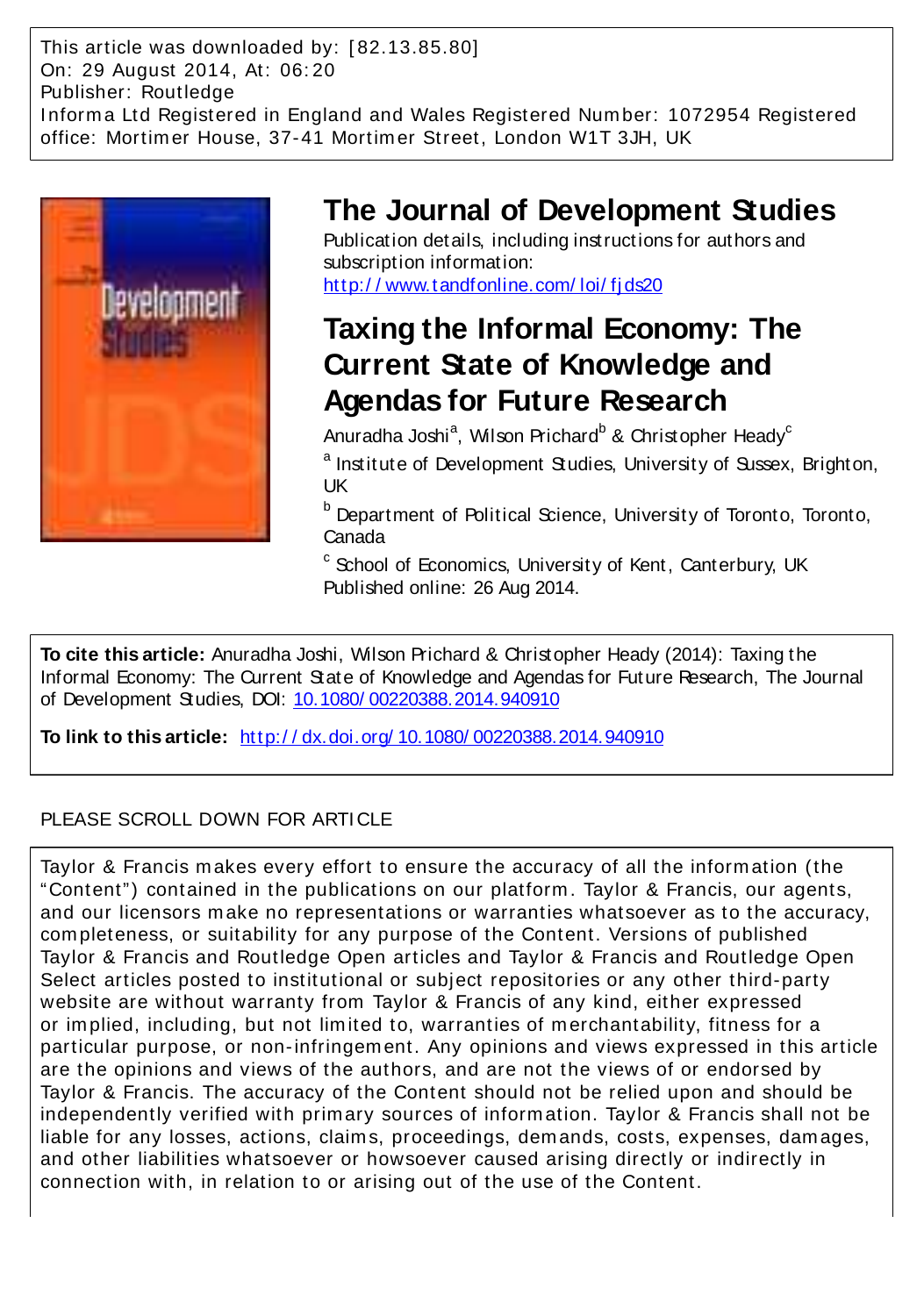<span id="page-2-0"></span>This article may be used for research, teaching, and private study purposes. Terms & Conditions of access and use can be found at http://www.tandfonline.com/page/terms[and-conditions](http://www.tandfonline.com/page/terms-and-conditions)

**I t is essential that you check the license status of any given Open and Open Select article to confirm conditions of access and use.**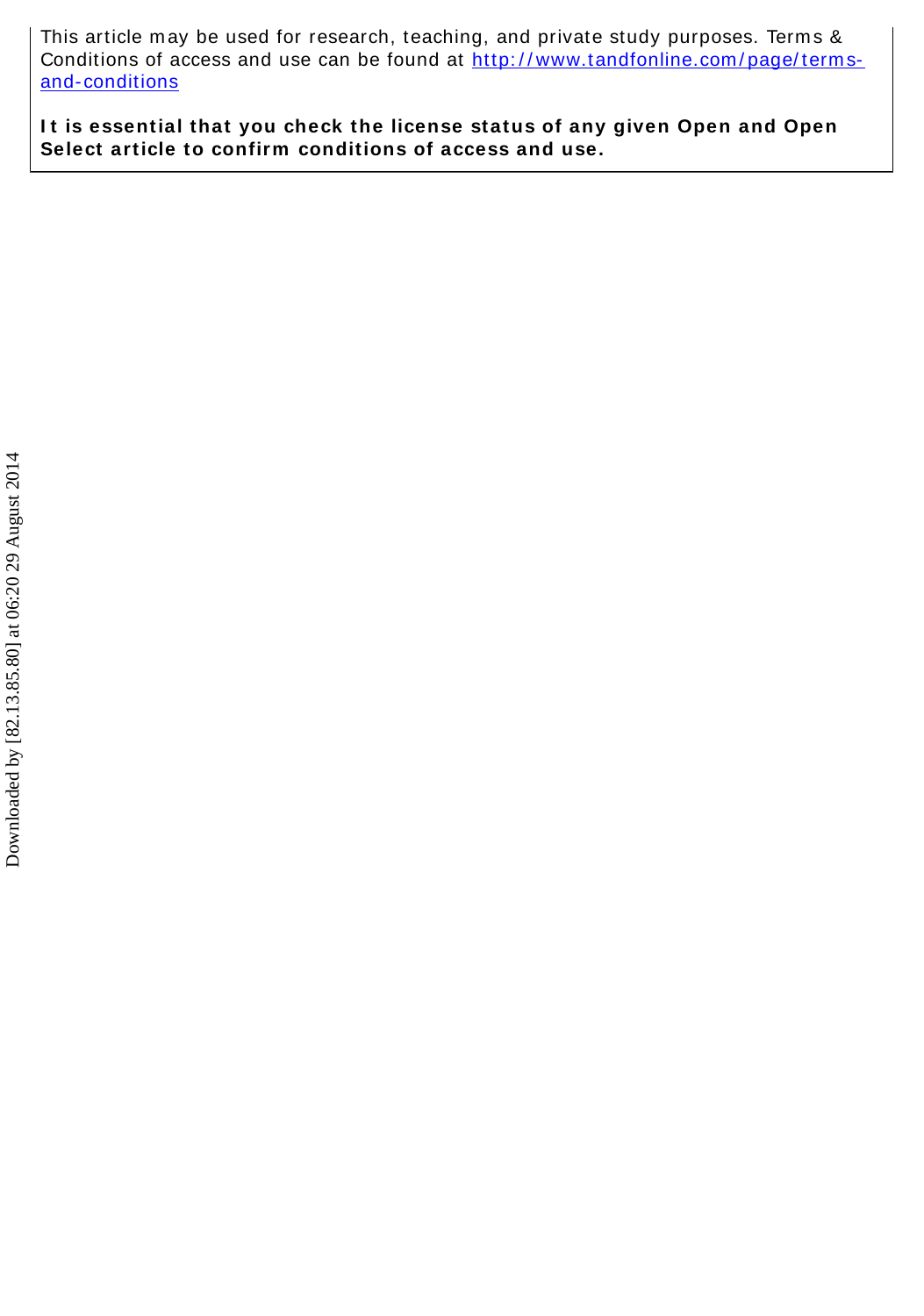## <span id="page-3-0"></span>Taxing the Informal Economy: The Current State of Knowledge and Agendas for Future Research

ANURADHA JOSH[I\\*](#page-2-0), WILSON PRICHARD[\\*\\*](#page-2-0) & CHRISTOPHER HEADY[†](#page-2-0)

\*Institute of Development Studies, University of Sussex, Brighton, UK, \*\*Department of Political Science, University of Toronto, Toronto, Canada, † School of Economics, University of Kent, Canterbury, UK

*(Final version received May 2014)*

ABSTRACT *This paper reviews the literature on taxation of the informal economy, taking stock of key debates and drawing attention to recent innovations. Conventionally, the debate on whether to tax has frequently focused on the limited revenue potential, high cost of collection, and potentially adverse impact on small firms. Recent arguments have increasingly emphasised the more indirect benefits of informal taxation in relation to economic growth, broader tax compliance, and governance. More research is needed, we argue, into the relevant costs and benefits for all, including quasi-voluntary compliance, political and administrative incentives for reform, and citizen-state bargaining over taxation.*

#### 1. Introduction

The issue of taxation of the 'informal economy'<sup>[1](#page-19-0)</sup> in developing and transition countries has received increasing attention in recent years. This paper seeks to review existing debates, draw attention to new thinking about whether and how to strengthen informal sector taxation, and highlight recent innovations and efforts from a state-oriented perspective. The issue of whether taxation of the informal economy is justified has been a subject of longstanding controversy. In the view of critics, the potential revenue yields are low, administrative costs are high, tax incidence is likely to be regressive, and tax enforcement risks exposing vulnerable firms to harassment (Keen, [2012,](#page-23-0) pp. 19–21, 30–32). Yet, recent interest has been catalysed by growing attention to the potential benefits of informal sector taxation in terms of revenue, growth, and governance. With respect to revenue, the informal sector forms a large and, in many countries, growing share of GDP, and thus represents a potentially significant source of tax revenue for cash-strapped governments (Schneider, Buehn, & Montenegro, [2010](#page-24-0); Schneider & Klinglmair, [2004](#page-24-0)). Taxing the informal sector may also be essential to sustain 'tax morale' and tax compliance among larger firms (Alm, Martinez-Vazquez, & Schneider, [2003;](#page-21-0) Terkper, [2003](#page-24-0); Torgler, [2003\)](#page-24-0). With respect to growth, there is some evidence now that formalisation may accelerate growth for some informal sector firms, and may have broader benefits for existing formal sector firms (de Mel, McKenzie, & Woodruff, [2012](#page-21-0); Fajnzylber, Maloney, & Montes Rojas, [2009a](#page-21-0), [2009b](#page-21-0); Loeprick, [2009](#page-23-0); McCulloch, Schulze, & Voss, [2010;](#page-23-0) Perry et al., [2007\)](#page-23-0). Finally, with respect to governance, new arguments have been made that the payment of taxes by firms in the informal

© 2014 The Author(s). Published by Taylor & Francis.

This is an Open Access article. Non-commercial re-use, distribution, and reproduction in any medium, provided the original work is properly attributed, cited, and is not altered, transformed, or built upon in any way, is permitted. The moral rights of the named author(s) have been asserted.

*Correspondence Address*: Anuradha Joshi, Institute of Development Studies, Governance, at University of Sussex, Brighton, BN1 9RE, UK. Email: a.joshi@ids.ac.uk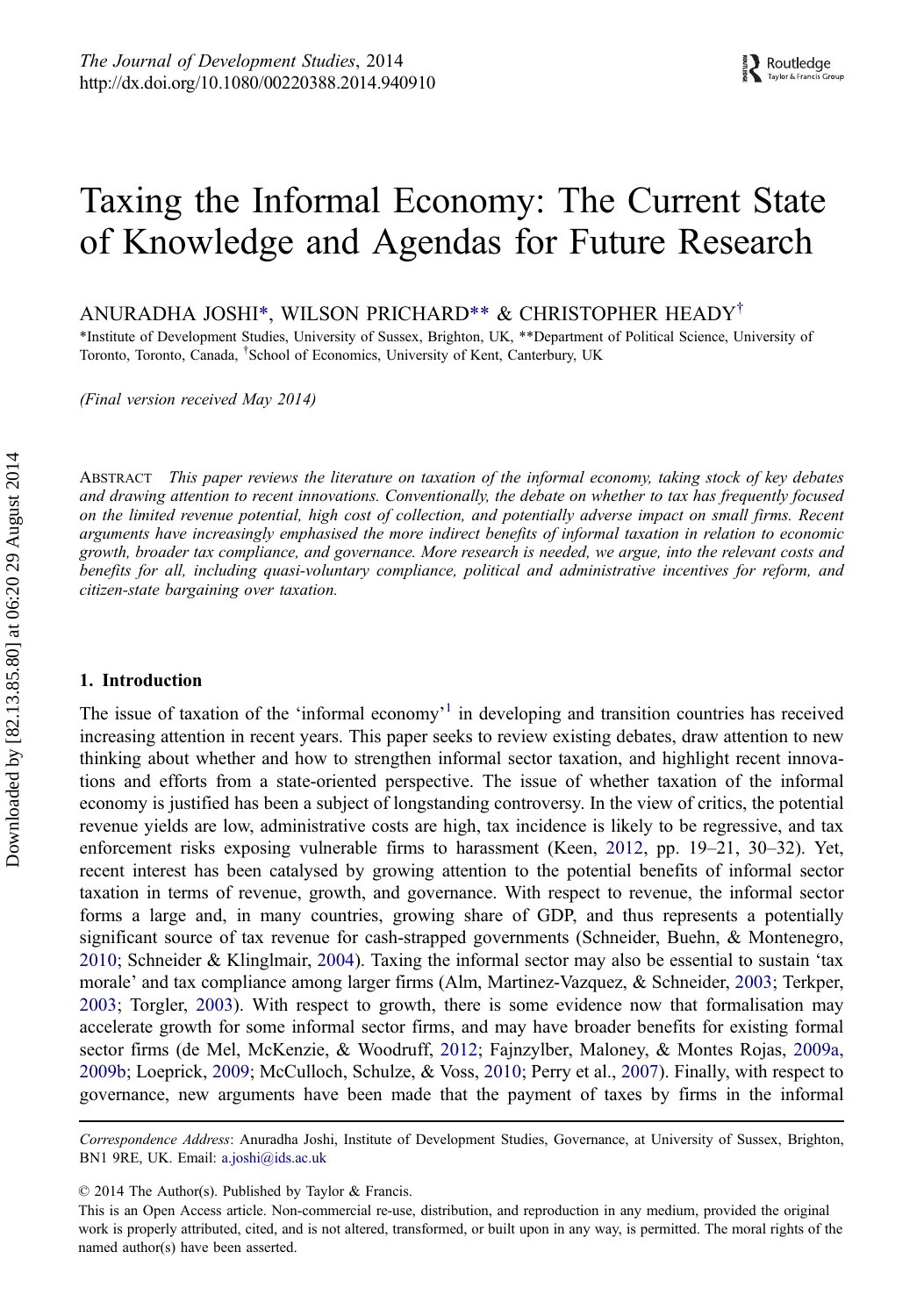economy may be a method of engaging firms with the state, and thus promoting legitimacy, good governance, and political accountability (Joshi & Ayee, [2008](#page-22-0); Prichard, [2009](#page-23-0)).

Against this background, this paper aims to review and assess research about the potential revenue, growth, and governance benefits of informal sector taxation, to consider alternative strategies for taxing informal sector firms, and to explore the technical and political economy barriers to relevant reform. Our ultimate interest is not primarily in advocating for or against expanded taxation of the informal economy, but in considering how these systems can be made more effective and equitable; that is, how efforts to tax informal sector operators can yield new benefits, rather than resulting in 'adverse incorporation' into formal systems (Hickey & du Toit, [2007;](#page-22-0) Meagher & Lindell, [2013\)](#page-23-0). Our review of the literature suggests that the growth and governance benefits of improved informal sector taxation are potentially large under specific contexts, but are uncertain. By contrast, the costs to small producers are evident and potentially significant in the contexts of widespread corruption and abuse. This suggests the need for research into the conditions under which potential benefits are most likely to be realised.

Throughout, we seek to move beyond the technical demands of policy design, and frame the issue equally as a problem of incentives, politics, and institutions. In thinking about potential reform, the key questions are: what are the costs and benefits of expanded taxation; what incentives can improve compliance among currently informal sector firms; how can the political barriers to greater informal sector taxation be overcome; and what institutional arrangements might contribute to this goal? This framing allows us to think about reforms in terms of their ability to address two issues: the revenue needs of governments and the growth and governance needs of informal sector firms. In addressing these questions we maintain an intentionally narrow focus on small and medium-sized informal enterprises, rather than informal sector workers or subsistence-level economic activities. Likewise, we are focused on specific questions about whether and how to tax the informal sector, while paying only selective attention to a significantly broader literature exploring the social and political features of the informal economy and its relationship to the state and formal economy.<sup>[2](#page-19-0)</sup>

The paper proceeds as follows. [Section 2](#page-3-0) explores competing definitions of the informal economy, highlighting our focus on micro and small enterprises that are large enough to pay taxes but small enough to warrant unique policy and administrative arrangements. Section 3 turns to the question of whether informal sector taxation should, in fact, be given some priority in low-income countries, assessing still nascent evidence about potential growth and governance benefits. [Section 4](#page-8-0) presents a review of the major policy options for taxing informal sector firms, focusing on specialised presumptive tax regimes that target small enterprises. [Section 5](#page-11-0) considers the broad barriers to more effective taxation of the informal sector, and possible approaches to identifying solutions. [Section 6](#page-15-0) draws on this analysis in exploring a series of recent, but poorly studied, administrative innovations aimed at strengthening informal sector taxation. The final section highlights key issues for future research.

#### 2. Defining the Informal Sector: Conceptual Clarifications

The term 'informal sector' is contested. As Peattie ([1987](#page-23-0)) noted several decades ago, the concept is fuzzy but popular because it encompasses the interests of a wide variety of groups. Originally proposed by Keith Hart [\(1973](#page-22-0)), it initially referred to employment outside of formal labour markets. The idea was to distinguish businesses on their 'degree of rationalisation, or embodiment of impersonal principles of social organisation' (Kenyon, [2007](#page-23-0):2). In the 1970s the International Labour Organisation (ILO) took up the concept, and mainly used it for small and micro enterprises that were outside the purview of government regulation and taxation (ILO, 1972). These were businesses in the subsistence economy. The term was reinterpreted when de Soto ([1989\)](#page-21-0) identified the informal sector as a source of dynamism and growth, held back only by inappropriate government regulation. The concept of the informal sector thus moved to a focus on the legal status of the business: whether registered and complying with relevant legislation. It is this legal definition that has widespread use today (Gerxhani, [2004](#page-22-0); Kenyon, [2007\)](#page-23-0). In this usage, firms in the informal sector are there because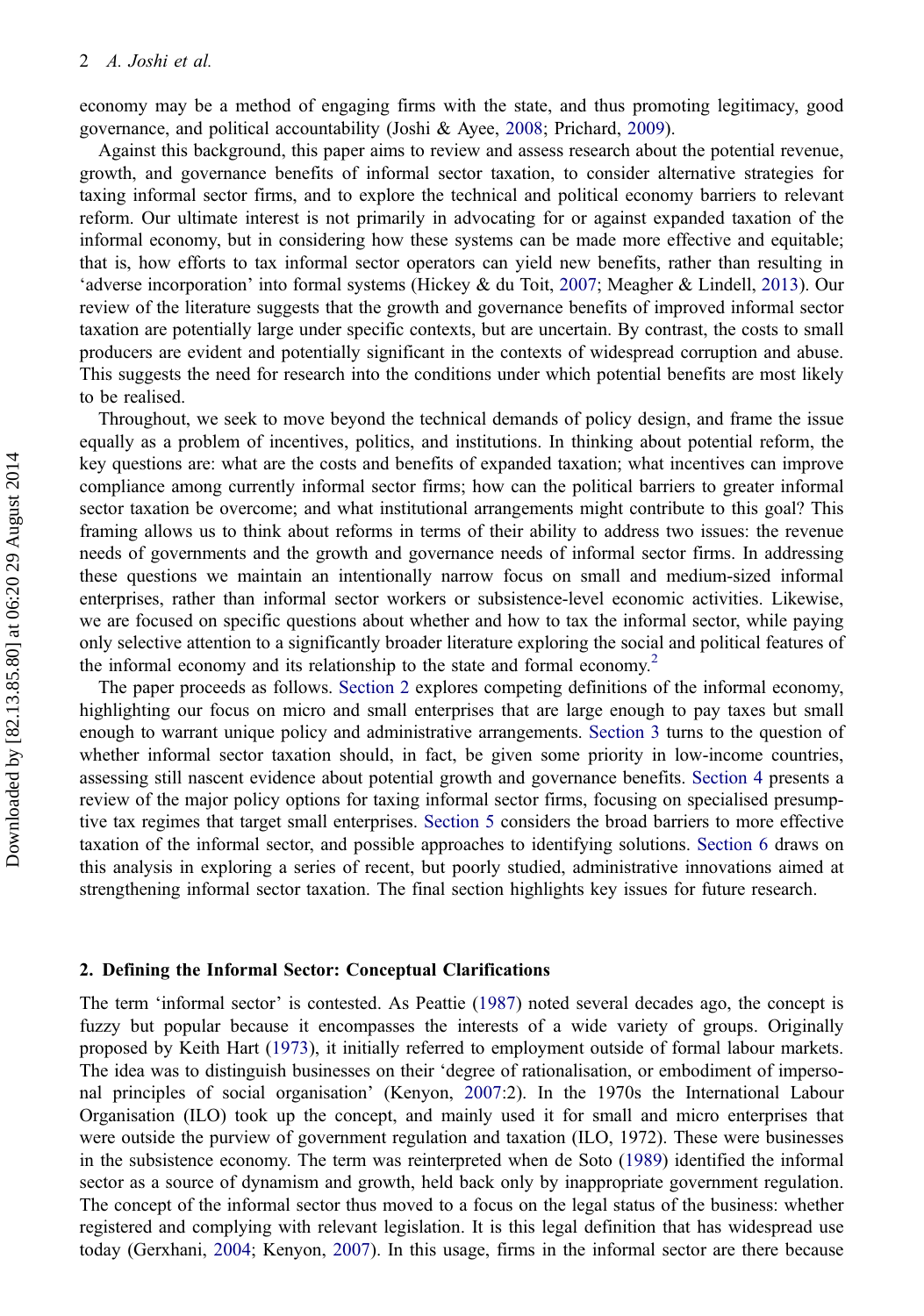<span id="page-5-0"></span>they contravene – or are not subject to – some of a variety of rules and regulations, including labour laws, environmental laws, registration, and taxation.<sup>[3](#page-19-0)</sup>

This brief history of the origins of the concept highlights several issues that are pertinent to our concern with taxation. First, although the term initially described labour conditions, its current use encompasses informal wage labour, the self-employed, and informal sector firms. Second, the term 'informal sector' is often currently used to describe a duality: an opposition to the formal sector.<sup>[4](#page-19-0)</sup> In practice, however, the duality description is misleading. As is evident from the most cursory survey of businesses in the developing world, there is a continuum of firm types from the most informal (subsistence-type activities) to the most formal (formal, tax-paying, law-abiding businesses). Depending upon the context, businesses often move along this continuum, some seeking formalisation, others falling into informality, as the cost-benefit calculations of being in one category or another change. In fact, while some firms may escape national taxation, they are often burdened by several types of fees, charges, and licensing costs paid to local governments (de Mel, McKenzie, & Woodruff, [2010](#page-21-0)). More broadly, the literature on private sector development has long highlighted that the formal and informal economies are intricately linked. Formal businesses often use inputs produced by the informal economy and are frequently involved in complex subcontracting arrangements with them, for example advancing credit in the form of materials (Hays-Mitchell, [1993\)](#page-22-0). At the same time, many street vendors and small traders operate on behalf of larger and medium-sized businesses with, for example, retailers in Africa, often engaging informal sector operators to sell their goods on the street.

Given this complexity, we make several boundary choices for this literature review, while acknowledging that the borders between our categories are somewhat blurred. First, we do not focus on workers in the informal economy, but on businesses and their owners (including the self-employed), because they are more likely to have an income that is sufficiently high to have a tax liability. Second, we make an important distinction among three groups (see Table 1): subsistence enterprises which would normally not be liable for taxes (Column A); informal small and micro enterprises which could be the subject of specific informal sector tax regimes (Column B); and small and medium-sized firms, which are clearly large enough to be in the standard tax net but are not (Column C).<sup>[5](#page-20-0)</sup>

This paper is concerned with small and micro businesses that generate enough income to warrant taxation but find it easy to escape the attention of the tax administration, or to conceal a substantial part of their tax liability, because of their location, size, and/or nature of their business.<sup>[6](#page-20-0)</sup> These fall within Columns B and C of Table 1. While our focus is on the issue of taxation, this is invariably linked to the broader question of formalisation. Table 1 makes it clear that registering with the tax authorities is only one of many features associated with informality. It is important to bear in mind both the narrow question of taxation and the broader implications of formalisation in order to understand both the motivations of such firms and the merits of taxing them.

#### 3. Costs and Benefits of Taxing the Informal Economy

As noted earlier, increasing attention to the taxation of the informal economy is grounded in its potential importance to revenue, growth, and governance. Yet the direct revenue benefits of taxing the informal sector are likely to be relatively modest, and the implications for vertical equity potentially adverse. The weight of the argument for taxation is then based on indirect benefits, notably the prospect of accelerated growth and the potential for governance gains. The research reviewed in this section provides preliminary indications of potential benefits to taxing the informal economy. However, equally it highlights the need for substantially greater research and attention to the challenges posed by the overall vulnerability of many informal sector firms due to unequal power dynamics, particularly in contexts of endemic corruption.

#### *Revenue and Equity Implications*

Much of the debate over the costs and benefits of taxing the informal sector has focused on direct revenue and equity implications. On the surface, taxation of the informal economy appears to be a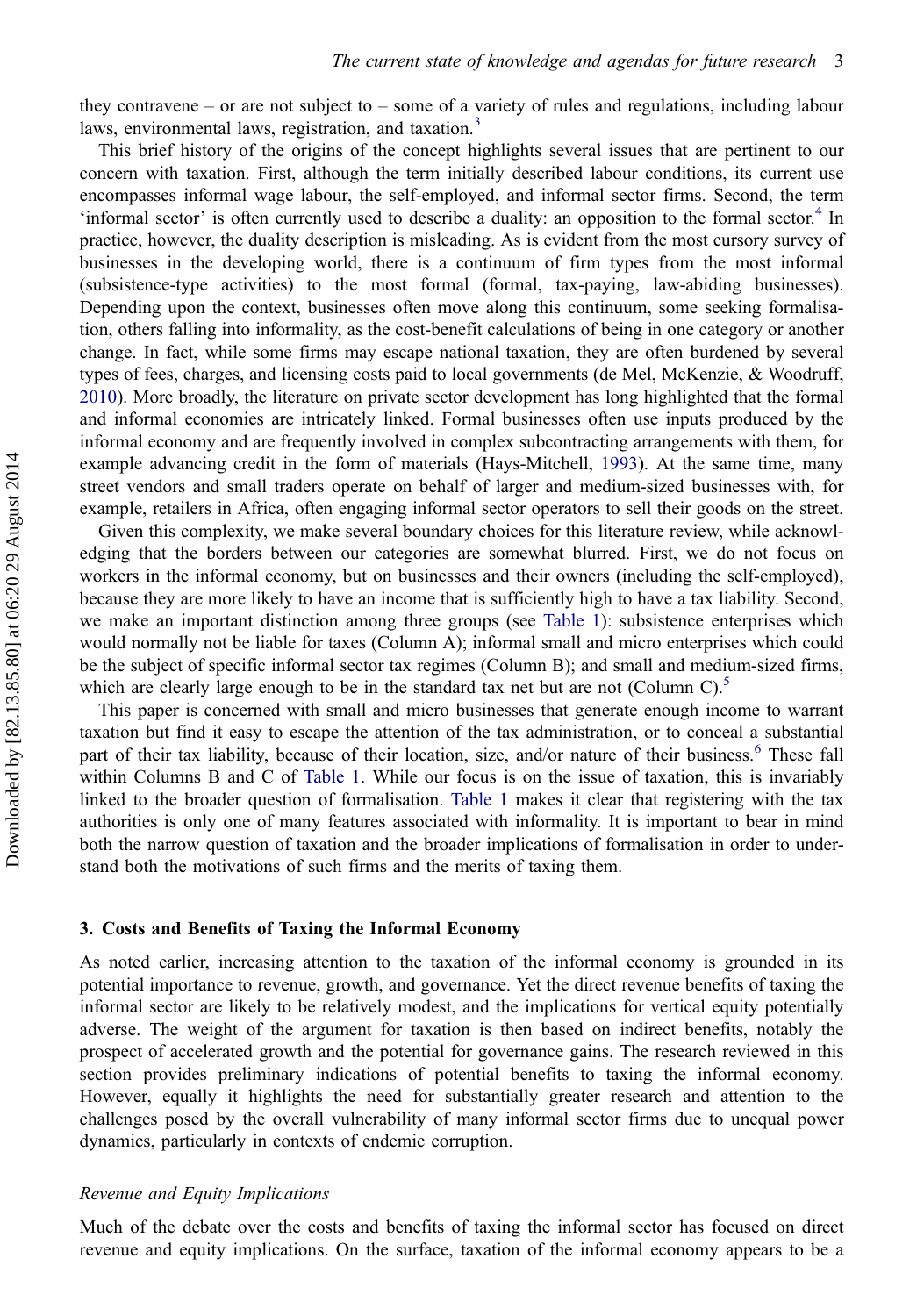| $\overline{\phantom{0}}$ |
|--------------------------|
| Ą.                       |
| Josi<br>ių:              |
| et                       |
| $\overline{a}$           |

| <b>Table 1.</b> A typology of enterprise informality |                                                                           |                                                                                                                                        |                                                                                           |                                                                                  |  |
|------------------------------------------------------|---------------------------------------------------------------------------|----------------------------------------------------------------------------------------------------------------------------------------|-------------------------------------------------------------------------------------------|----------------------------------------------------------------------------------|--|
|                                                      |                                                                           | Informal economy                                                                                                                       |                                                                                           |                                                                                  |  |
|                                                      |                                                                           |                                                                                                                                        |                                                                                           |                                                                                  |  |
| Features                                             | A                                                                         | B                                                                                                                                      | $\mathsf{C}$                                                                              | D                                                                                |  |
|                                                      | Subsistence enterprises                                                   | Micro enterprises and small businesses Small and medium businesses                                                                     |                                                                                           | Small, medium, and large<br>businesses                                           |  |
| Degree of<br>informality                             | Totally informal                                                          | High proportion of sales undeclared and Some proportion of sales undeclared<br>workers not registered                                  | and workers unregistered                                                                  | Labour and firms registered<br>and regulated                                     |  |
| Type of activity                                     | Street traders, cottage/micro<br>enterprises, subsistence farmers         | Small manufacturers, service providers, Small and medium manufacturers,<br>distributors, contractors                                   | service providers                                                                         | Range of manufacturing and<br>services                                           |  |
| Technology                                           | Labour intensive                                                          | Mostly labour intensive                                                                                                                | Mixed labour and capital intensive                                                        | Knowledge and capital<br>intensive                                               |  |
| Owner profile                                        | Poor, low education, low level of<br>skills                               | Poor and non-poor, likely educated,<br>skilled                                                                                         | Non-poor, well educated, high levels Non-poor, highly educated,<br>of skills              | sophisticated level of skills                                                    |  |
| Markets                                              | Low barriers to entry, highly<br>competitive, high product<br>homogeneity | Low barriers to entry, highly<br>competitive, some product<br>differentiation                                                          | Some barriers to entry, established<br>markets                                            | Significant barriers to entry,<br>established market/product<br>niche            |  |
| Finance needs                                        | Working capital                                                           | Working capital, some investment<br>capital, supplier credit                                                                           | Investment capital and working<br>capital, letters of credit, supplier<br>credit          | Investment capital and working<br>capital, letters of credit,<br>supplier credit |  |
| Other needs                                          | security                                                                  | Personal insurance, social protection, Personal and business insurance and<br>business support services, security                      | Personal and business insurance,<br>business development services                         | Personal and business<br>insurance, business<br>development services             |  |
| Tax status                                           | threshold, no record keeping, cash<br>transactions                        | Earnings can be below minimum tax Liable for tax, difficult to identify and<br>assess, poor or no record keeping,<br>cash transactions | Liable for tax, under-report earnings,<br>use loopholes, escape formal tax<br>assessments | Taxed under formal tax<br>assessment                                             |  |
| Tax design desired<br>features                       | No tax liabilities                                                        | Low rates to encourage registration,<br>minimal compliance costs, low<br>administration costs                                          | Higher rates to encourage graduation<br>into formal regime                                |                                                                                  |  |

*Notes:* Greyscale text comprises features less relevant to taxation. *Source:* Adapted from Zinnes' ([2009](#page-24-0), p. 8) adaptation of Djankov et al. [\(2002](#page-21-0)).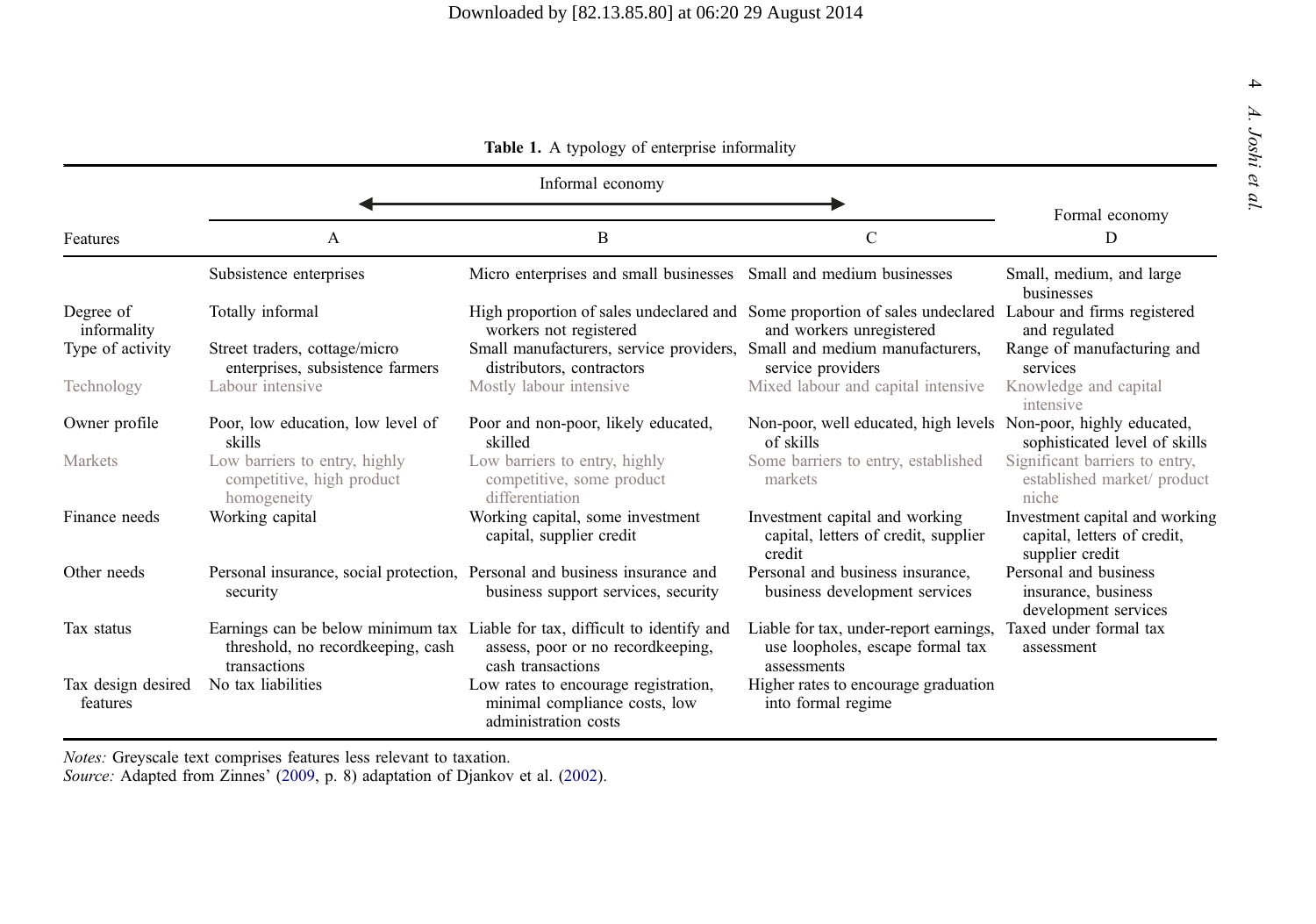potentially important source of government revenue, as the informal sector comprises a large and, in many countries, growing share of GDP (Schneider et al., [2010;](#page-24-0) Schneider & Klinglmair, [2004](#page-24-0)).<sup>[7](#page-20-0)</sup> However, in practice, revenue is likely to be comparatively modest. Individual incomes within the sector are low, and tax rates correspondingly low, while the costs of collection are very high, owing to the large number of individual firms and the difficulty of monitoring them. Taxation of the informal economy also raises equity concerns, as the operators of informal sector firms are frequently low-income and taxation of such firms is potentially regressive (for example, Pimhidzai & Fox, [2012](#page-23-0)). If efforts to tax the informal sector also increase the risk of relatively coercive or corrupt behaviour by tax officials (as is often the case), these concerns are exacerbated. For these reasons, many tax experts have been sceptical of focusing scarce resources in developing countries on taxing small informal sector firms (Keen, [2012](#page-23-0), pp. 19–21, 30–32).

The revenue and equity arguments for expanding informal sector taxation thus rest instead on more indirect benefits. One argument is that taxation of small informal sector firms, while yielding little revenue in the short term, serves to bring firms into the tax net, thus ensuring higher tax compliance if they expand over time. More simply, it is a matter of building a culture of tax compliance.<sup>[8](#page-20-0)</sup> A related argument turns the standard equity argument on its head, suggesting that the failure of informal firms to pay taxes can be viewed by formal firms as being 'unfair'. This can lower general tax morale and discourage tax compliance among larger firms (Alm et al., [2003](#page-21-0); Terkper, [2003](#page-24-0); Torgler, [2003,](#page-24-0) [2005\)](#page-24-0). Finally, arguments are advanced that formalisation may increase equity by offering small firms a measure of predictability and protection from arbitrary state and related racketeering action.

However, while both claims are intuitive, evidence remains highly imperfect. While it is widely believed that taxing small firms can build a culture of tax compliance, there is no systematic evidence on the long-term impact of small business taxation on attitudes toward taxation among those firms. Meanwhile, evidence that informality can lead to reduced tax morale is limited to cross-country correlations, with corresponding difficulties in asserting causation (Torgler & Schneider, [2007\)](#page-24-0). Finally, power inequities between the state and small enterprises imply that while formalisation may offer protection and predictability to some firms, it may equally make firms vulnerable to unequal treatment and harassment by making them more visible to state authorities. These risks have been highlighted by recent research into informal sector traders in border areas in fragile and conflictaffected states (Schomerus & Titeca, [2012](#page-24-0); Titeca, [2009](#page-24-0)). This research has noted the potential equity benefits of formalisation, or at least recognition, but also the potential pitfalls of formalisation if it disrupts precarious livelihoods or exposes traders to new forms of vulnerability (Tegera & Johnson, [2007](#page-24-0); Titeca & Kimanuka, [2012\)](#page-24-0).

#### *Implications for Growth*

The implications of expanded taxation for the growth of small firms are as important as immediate revenue implications. The concern for many tax experts is that increased taxation of small firms may ultimately hinder growth, and that this cost may far outweigh the revenue benefit. The thinking is that small firms opt into informality precisely because they believe that informality will benefit them, given the burdens of formality. However, a growing body of research suggests that formalisation – of which entry into the tax net is a central component – may, in fact, have significant benefits for growth, or, at the very least, may not hinder growth (Kenyon & Kapaz, [2005](#page-23-0)). While informality helps firms avoid certain costs, it may also preclude access to certain opportunities available to formal firms, including greater access to credit, increased opportunities to engage with large firms and government contracts, reduced harassment by police and municipal officials, and access to broader training and support programmes. Much of the early evidence that formalisation may lead to more rapid growth came from evidence that formal firms tend to grow faster than informal sector firms. However, such studies leave open the question of causality: do firms grow faster because they are formal, or do firms with greater growth prospects formalise?

A handful of more recent studies have begun to provide more robust and nuanced evidence on the causal impact of formalisation by controlling for unobservable features of firms or by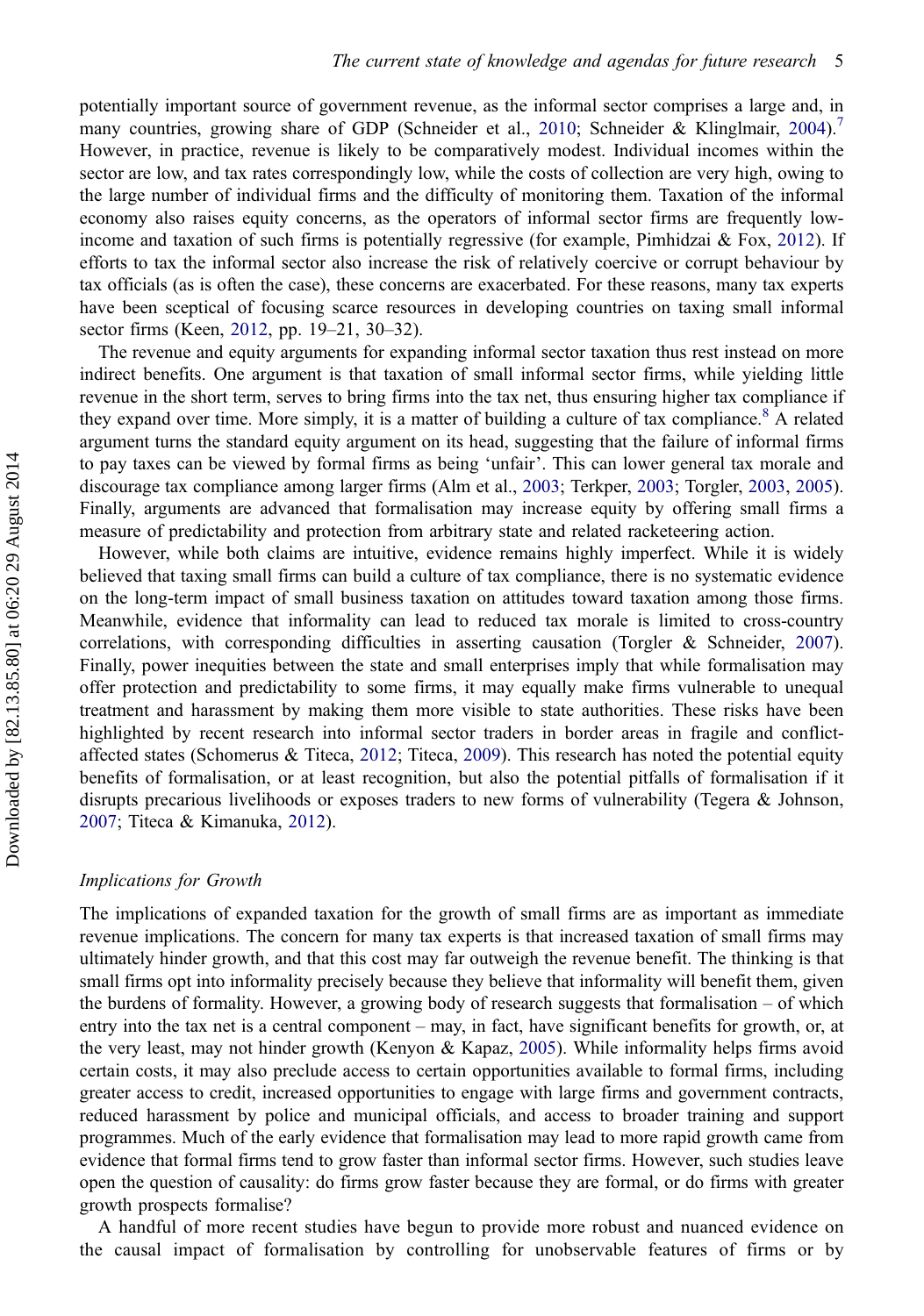<span id="page-8-0"></span>employing experimental methods. Drawing on panel data on micro firms in Mexico and controlling for a wide range of firm characteristics that proxy for the economic potential of firms, Fajnzylber et al. ([2009a\)](#page-21-0) find that formalisation, through access to credit, training, tax payments, and participation in business associations, has positive effects on firm profits and survival by allowing firms to reach their optimal size. Rand and Torm ([2012](#page-24-0)) explore the impact of formalisation on small and medium enterprises (SMEs) in Vietnam by employing a matched double difference approach and find a positive impact on profits, investments, and the formality of labour contracts. McKenzie and Sakho ([2010](#page-23-0)) examine micro firms in Bolivia, using distance from the tax office as an instrument for informality, in an effort to establish the causal role of formalisation. They find that formalisation, in the form of registration with the tax authorities, increases firm profitability, but only for mid-sized firms. McCulloch et al. [\(2010\)](#page-23-0) similarly employ instrumental variables in looking at small firms in Indonesia, and find that the impact of formalisation on sales is heterogeneous across firms, with the primary benefits for mid-sized firms with higher levels of employment. Interestingly, they attribute an important part of these gains to *reduced* tax payments and exposure to corruption after formalisation, thus highlighting the risk of harassment faced by informal firms. Moving beyond panel data techniques, Fajnzylber et al. ([2009b\)](#page-21-0) use a regression discontinuity design in order to exploit a natural experiment offered by reforms introduced in Brazil in 1996 that made it easier for small firms to formalise. They, again, find a positive impact of formalisation on revenues and profits and attribute these gains to the adoption of more permanent production techniques and staffing. Finally, de Mel et al. ([2012\)](#page-21-0) employ a controlled experiment in Sri Lanka, in which they randomised the availability of incentives for small firms to formalise. They find that a small group of these firms experience significant income benefits, but that most firms experience no significant changes in income.

While this literature thus highlights the benefits of formalisation, it equally stresses that these impacts are heterogeneous across firm types. The smallest firms frequently are least able to reap the benefits of formalisation, with mid-sized firms experiencing the largest improvements. A survey of informal micro-firms in Mexico conducted by McKenzie and Woodruff ([2006\)](#page-23-0) provides a possible explanation, which is echoed in the literature. Many micro-businesses asserted that the benefits of formalisation, though real, are not high enough or exclusive enough to be an incentive to formalise. For example, when micro-business can rely on informal credit mechanisms, the added value of formalisation is perceived as limited. Another reason is that micro-businesses have different underlying interests than larger firms. Many micro-businesses are operated by individuals who are not entrepreneurs at heart, but are waiting for an opportunity to enter salaried jobs or are running microbusinesses in parallel with other employment to supplement income (Maloney, [2004\)](#page-23-0). In such circumstances, business expansion may not be a central motivation, and formalisation is likely to be irrelevant and potentially costly. Further, there may be differences between firms who choose to pay taxes in order to access new opportunities and those that are simply caught by the tax authorities. The only study to explore this issue is Fajnzylber et al. ([2009a](#page-21-0), p. 1042), who find that paying taxes resulted in a benefit for all firms, leading to at least a 20 per cent increase in profits, regardless of whether they were caught or willingly compliant. Finally, power dynamics in the relationship between firms and the state may again be decisive in shaping outcomes. Formalisation may in some cases protect informal firms from harassment and arbitrary state behaviour, and open new business opportunities, but in other contexts engagement with the state may actually exacerbate risks, while producing few opportunities. As importantly, these relationships may vary across firms, reflecting divergent 'dynamics of inclusion and exclusion' that privilege some firms and disadvantage others (Schomerus & Titeca, [2012,](#page-24-0) p. 6).

On balance, there is now a convincing body of evidence that formalisation can drive broader economic gains, though there remains significant uncertainty about whether the smallest micro firms are likely to be beneficiaries. There is equally continuing uncertainty about which channels are most important in driving economic gains from formalisation. Finally, there is a need to recognise that actual outcomes for firms – reduction in harassment, predictability, and new opportunities – are likely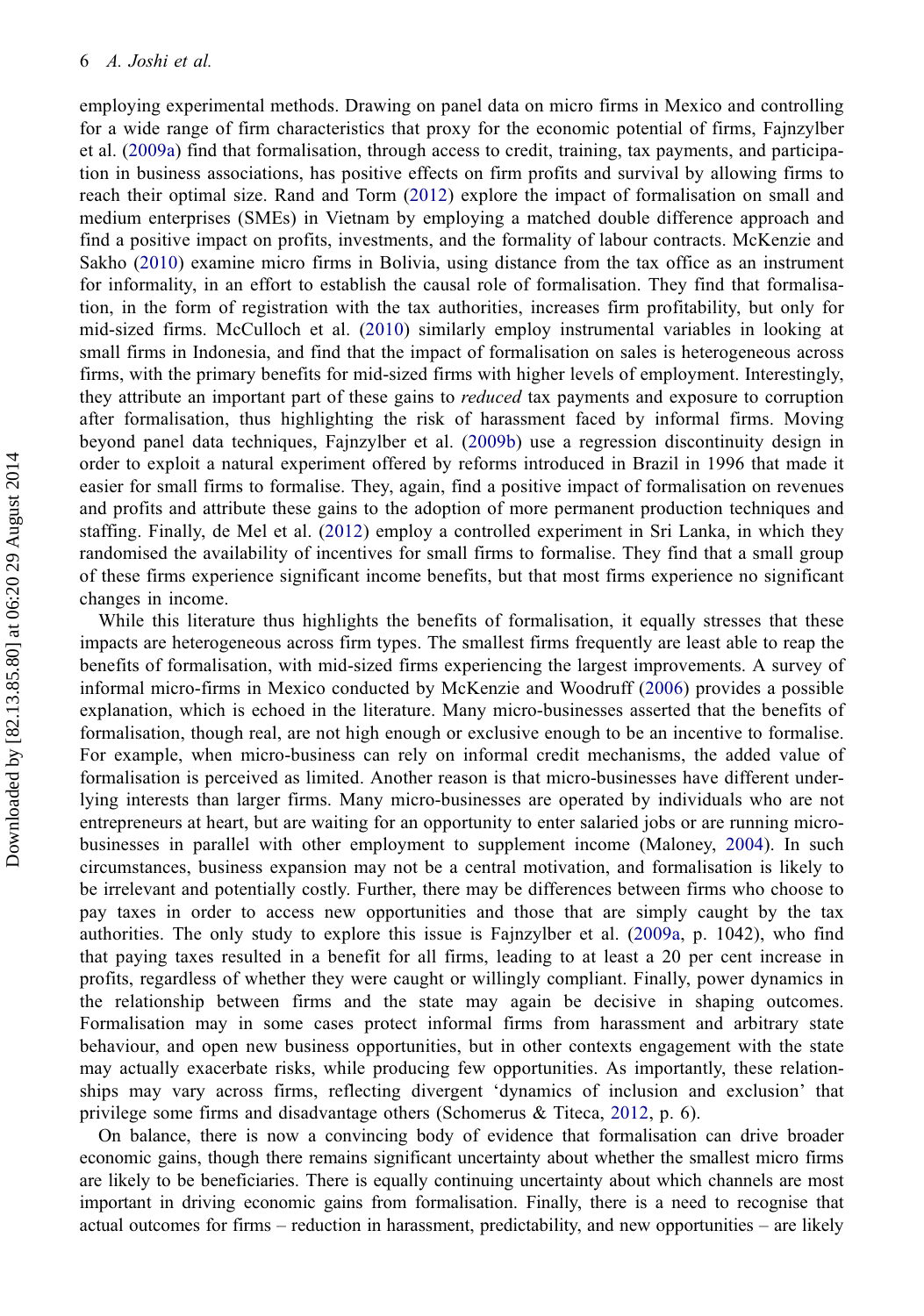to vary, and to be shaped by power relations and political networks linking the state and individual firms in particular contexts.

#### *Governance Implications*

An important factor motivating recent interest in taxing the informal economy is the possibility that payment of taxes by firms in the informal economy may promote good governance and political accountability through three related channels. First, in order to encourage quasi-voluntary tax compliance, the state may be more responsive and accountable to groups that pay taxes (Bates & Lien, [1985](#page-21-0); Levi, [1988\)](#page-23-0). Second, individuals are more likely to make demands for responsiveness and accountability if they are paying taxes, due to a sense of ownership over government activities (Bird  $\&$ Vaillancourt, [1998,](#page-21-0) pp. 10–11; Prichard, [2009,](#page-23-0) [2010a](#page-23-0)). Third, efforts to tax informal sector operators could catalyse collective action and political engagement by informal sector associations, providing a foundation for expanded bargaining (Joshi & Ayee, [2008;](#page-22-0) Prichard, [2009](#page-23-0)).

These potential connections suggest that, if pursued in a comparatively 'contractual' manner (Moore, [2008\)](#page-23-0), taxation of the informal economy could become an important stimulus for expanding political voice among relatively marginalised groups. However, while plausible, there are also grounds for scepticism: informal sector firms are frequently poorly organised, face collective action problems, generally lack political power, and may fear reprisals by the state in response to expanded demands.<sup>[9](#page-20-0)</sup> Given these challenges, Meagher and Lindell ([2013,](#page-23-0) p. 67) ask: 'Does taxing informal traders strengthen public accountability, or just create new avenues of predation?'

There is some, albeit limited, evidence that taxation of the informal sector can lead to improved mobilisation and accountability. Joshi and Ayee [\(2008\)](#page-22-0) show that government efforts in Ghana to tax informal sector firms resulted in at least some bargaining between informal sector associations and the government (see also Prichard, [2009\)](#page-23-0). In a similar vein, Prichard ([2010b](#page-24-0)) finds that expanded taxation of small firms in Ethiopia triggered public engagement and prompted the government to include greater business involvement in overseeing the presumptive tax regime. Finally, de Mel et al. [\(2012\)](#page-21-0) find that in Sri Lanka the formalisation of firms, including entrance into the tax net, fostered expanded trust in the state, even where the firms did not increase their profitability.

However, the potential for further marginalisation is also high. A variety of studies in contexts of conflict and fragility *emphasise* the weakness of informal sector organisations and the fundamental power imbalance characterising their relationship to the state (Titeca [2009;](#page-24-0) Titeca & Kimanuka, [2012\)](#page-24-0). Indeed, the broader literature looking at the political organisation of the informal sector highlights the complexity of potential outcomes. Lindell's ([2010](#page-23-0)) review of the disparate forms of political agency exercised by informal operators highlights highly divergent outcomes, ranging from cooperative bargaining with the state to fragmentation of political voice. Similarly, Meagher and Lindell [\(2013,](#page-23-0) p. 68) note that political action by informal associations frequently creates both winners and losers, potentially fostering the fragmentation of interests and the marginalisation of certain groups. What is critical is the 'situated analyses of the who, the where, and the when of formal-informal engagement [as these] are central to understanding the selective character of incorporation and the interests served'. In sum, while the evidence suggests that governance gains *could* be a potentially powerful argument for expanding taxation of the informal economy, more research is required, specifying the conditions under which these benefits are likely to be realised.

#### 4. Policy Options for Taxing the Informal Sector

Although the value of prioritising taxation of the informal sector remains debated, there is agreement about the need to improve existing policy and practice. Here, the bulk of existing research (reviewed in this section) has focused on the technical design of appropriate policies, while a smaller literature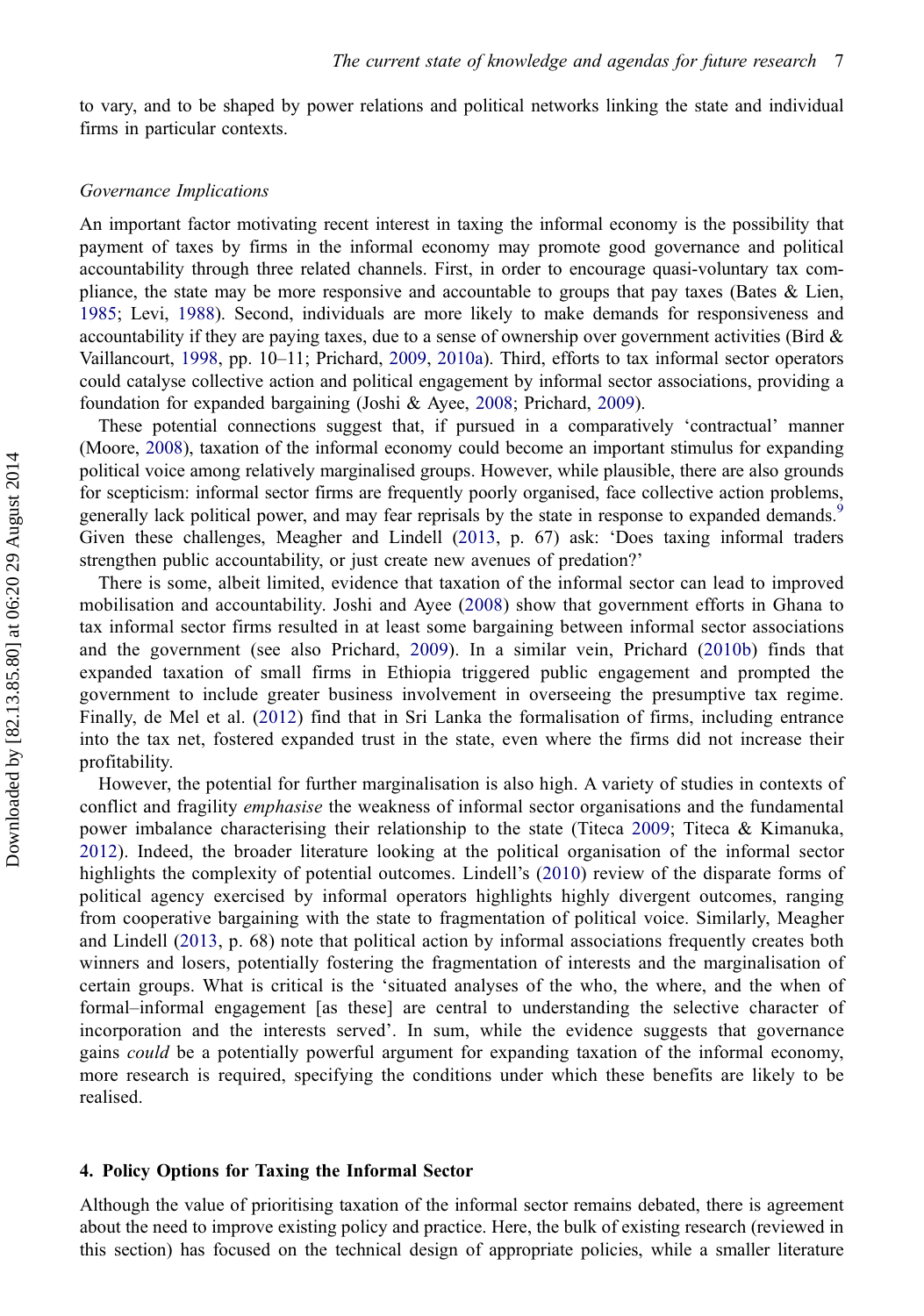(reviewed in the next section) addresses the question of strengthening administration. Most of the research is based on theoretical models or the accumulated experience of people who have advised countries on their tax reforms. Formal statistical analyses are relatively rare, mainly because of a lack of appropriate data.

The main policy strategies can be thought of in three broad, and not mutually exclusive, categories: taxing indirectly through trade taxes, expanding the reach of major formal sector taxes, and developing specialised presumptive tax regimes. We review each in turn.

#### *Indirect Taxation of the Informal Sector*

The simplest way to tax the informal sector is indirectly: by taxing the goods and services that it buys and sells, most obviously through Value Added Tax (VAT), which is not refunded to enterprises that are not registered for VAT, and import and export duties (Keen, [2007](#page-23-0)). Here 'indirect' implies that informal sector firms are not themselves registered as taxpayers, but are nonetheless taxed by virtue of taxes paid on goods and services higher up and lower down the value chain. In practice, this is a predominant form of taxation of informal sector firms, as it does not require any active informal sector participation in the tax system (such as filing tax returns), and so does not come up against the difficulties of high compliance costs or limited capacity in the informal sector.

The most important source of indirect tax revenue in most developing countries is VAT, with recent decades witnessing a broad shift from import tariffs to VAT, based largely on the premise that VAT is less economically distorting. Alongside being able to tax a wide range of economic activity, an important benefit of VAT is that it can create positive incentives for informal sector firms with actual or prospective dealings with formal sector firms to enter the formal tax system in order to claim tax credits. A recent, particularly convincing; study (as it pairs a standard cross-sectional probit analysis with a difference-indifference approach) of small firms in Brazil shows that an individual firm is more likely to register for VAT if its suppliers and/or customers are registered (de Paula & Scheinkman, [2010](#page-21-0)).

Despite the shift toward VAT, import taxes have remained an important component of developing country tax revenue, particularly in low-income countries, even as tax rates have declined in recent decades. Gordon and Li ([2009](#page-22-0)) develop a theoretical model that shows how this behaviour could be a good strategy for dealing with tax evasion by potential taxpayers that are outside the banking system. The traditional economic argument against import taxes is that they prevent countries from fully exploiting their comparative advantage, and may thus discourage growth more than domestic taxes. This theoretical argument is weakened by the difficulties in taxing the informal sector: Dasgupta and Stiglitz ([1974](#page-21-0)) show that limitations in the imposition of domestic taxes could justify trade taxes (tariffs); Heady and Mitra [\(1987\)](#page-22-0) show how an untaxable agricultural sector could justify taxation of imported fertiliser; Emran and Stiglitz [\(2005\)](#page-21-0) have developed a theoretical model that shows how a non-taxable informal sector makes tariffs potentially welfare-enhancing, relative to a shift toward VAT.

#### *Reliance on Existing Taxes on Formal Sector Firms*

The most obvious alternative to relying on taxing firms indirectly is to extend the reach of common formal sector taxes through enhanced enforcement and compliance (for example, Bird & Casanegra, [1992](#page-21-0); Bird & Wallace, [2003,](#page-21-0) pp. 7–8; Terkper, [2003\)](#page-24-0). Additional incentives for compliance, such as reduced rates or rewards to small firms that maintain effective records, can help, though both types of measures can increase the overall complexity of the tax system and create incentives for small firms to remain, or appear to remain, small (International Tax Dialogue, [2007](#page-22-0); Loeprick, [2009](#page-23-0)). While strengthening the enforcement of formal sector taxes may be appropriate for larger firms within the informal sector, for very small firms the administrative costs for the government are likely to be extremely high and present the risk of harassment and abuse.

As a result, many developing countries have established relatively high thresholds for both VAT and income taxes so as to exclude most small and micro businesses, which are instead captured by presumptive tax regimes (discussed below). In contrast, the use in some countries of withholding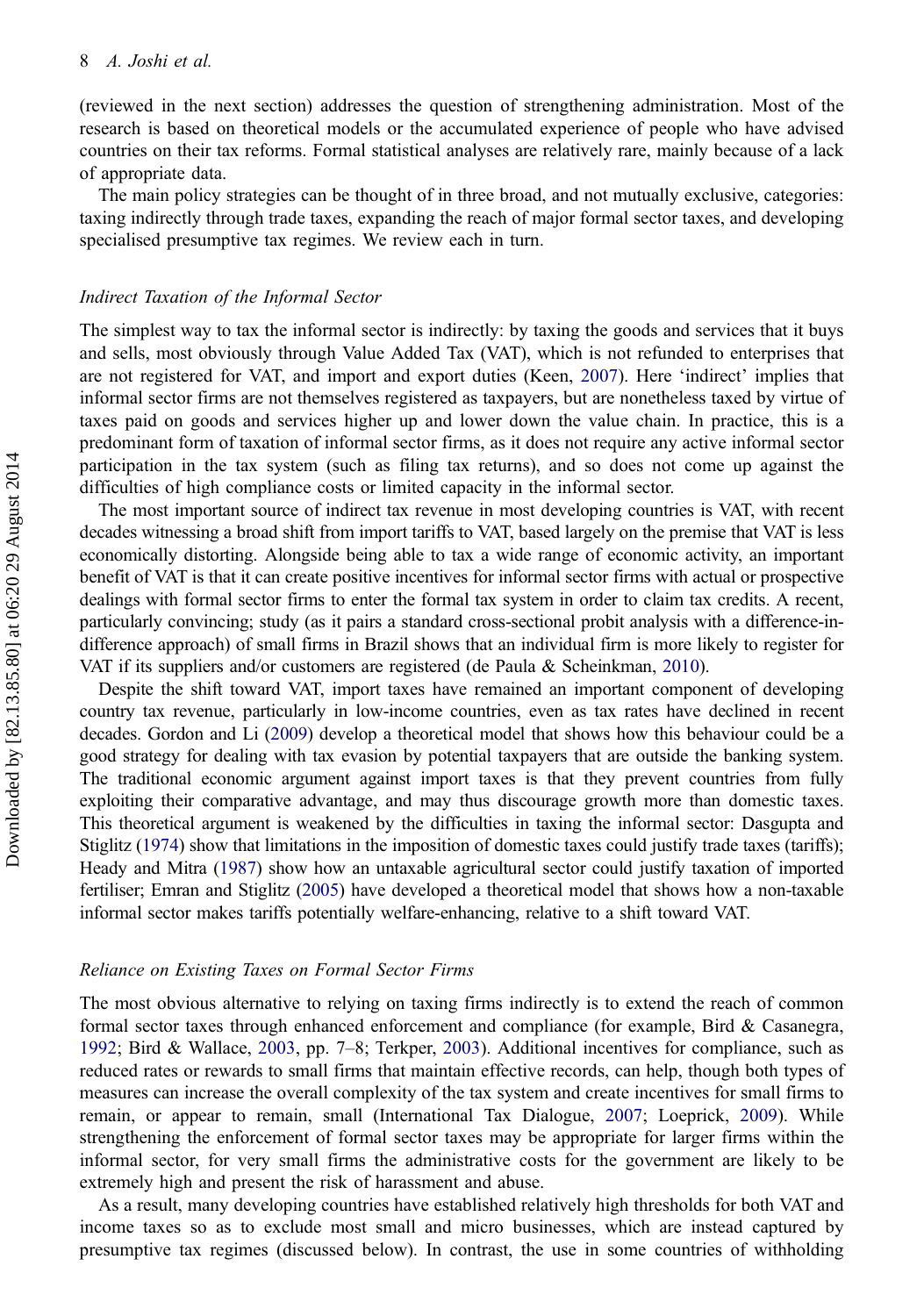<span id="page-11-0"></span>taxes enables taxes to be levied on small firms without raising compliance issues (Keen, [2007\)](#page-23-0). These taxes are extremely widespread, and make up an appreciable share of total revenue collection in some cases, with governments or larger firms withholding taxes on transactions with small businesses that may not be tax compliant. Withholding taxes are similar to taxing indirectly, but with the important difference that these taxes can be credited against the tax liability of tax compliant firms, thus providing an incentive for non-compliant firms to become tax compliant. Keen ([2007\)](#page-23-0) argues that such taxes can be highly efficient: a withholding tax on imports acts like a tariff on non-compliant firms, while it is credited back to compliant firms, thus increasing revenue from the informal sector without distorting trade. That said, experience suggests that withholding taxes can become administratively burdensome: they can introduce a high degree of incoherence to the overall system, while requiring cooperation from withholding firms, and, most importantly, an effective system for crediting those firms from which tax is withheld (IMF, [2011](#page-22-0), p. 40; James, [2009\)](#page-22-0). Given patchy evidence on both benefits and costs, making definitive judgements about the merits of withholding taxes is difficult.

#### *Presumptive Taxes*

The most common method of taxing small informal firms is through presumptive taxes. Taxing small informal sector firms is hindered by two factors: high compliance costs for small taxpayers and high costs of collection for tax administrations (Loeprick, [2009](#page-23-0)). Presumptive taxes resolve these problems by using a simplified indicator of the tax base to simplify recordkeeping for firms and estimation of tax liabilities by tax collectors.

Within this basic structure, their particular design is highly variable across countries (Bird  $\&$ Wallace, [2003\)](#page-21-0). The main variations are the following:

- Allowing a simplification of the generally applicable tax base, such as the use of cash rather than accrual accounting. IMF ([2011](#page-22-0), p. 41) supports this approach, noting that 'the difficulty is not that small traders cannot keep simple accounts – it is persuading them to share them'.
- Using some other financial measure as the tax base rather than net profit or net value-added. Loeprick [\(2009](#page-23-0)) highlights turnover as a widely-used measure, while Sadka and Tanzi ([1993](#page-24-0)) argue for the use of a tax on gross assets.
- Using a non-financial indicator of tax liability, such as floor area or number of employees. This is the simplest approach, and allows the estimation of tax liabilities by tax collectors even in the absence of accounts, but also has the most obvious drawbacks. In their simplest form such taxes may approach a simple business fee.

Such presumptive tax regimes differ across countries in their specific features. In Ethiopia, instead of being subject to income tax and VAT, mid-sized firms are required to pay a presumptive tax on income as well as a 2 per cent tax on turnover. Kenya levies a 3 per cent flat rate on turnover to replace both income tax and VAT. Tanzania operates a scheme in which tax is a progressively increasing proportion of turnover, and those without adequate records pay a larger amount. In Ghana, the government operates a flat rate turnover tax of 3 per cent for small firms to replace standard VAT, while micro businesses are covered by a tax stamp regime, of a fixed tax per quarter (Prichard, [2009](#page-23-0), [2010b\)](#page-24-0).

There is an important trade-off between simplicity and equity in the choice of presumptive systems. The motivation for adopting a presumptive regime lies in adopting a tax base that is much simpler to measure and monitor, thus reducing the compliance burden on the firm. However, the further the presumptive tax base is from the generally applicable tax base, the greater the risks of horizontal inequity and of creating incentives for firms to stay in the presumptive tax regime rather than graduate (Bird & Wallace, [2003,](#page-21-0) p. 21).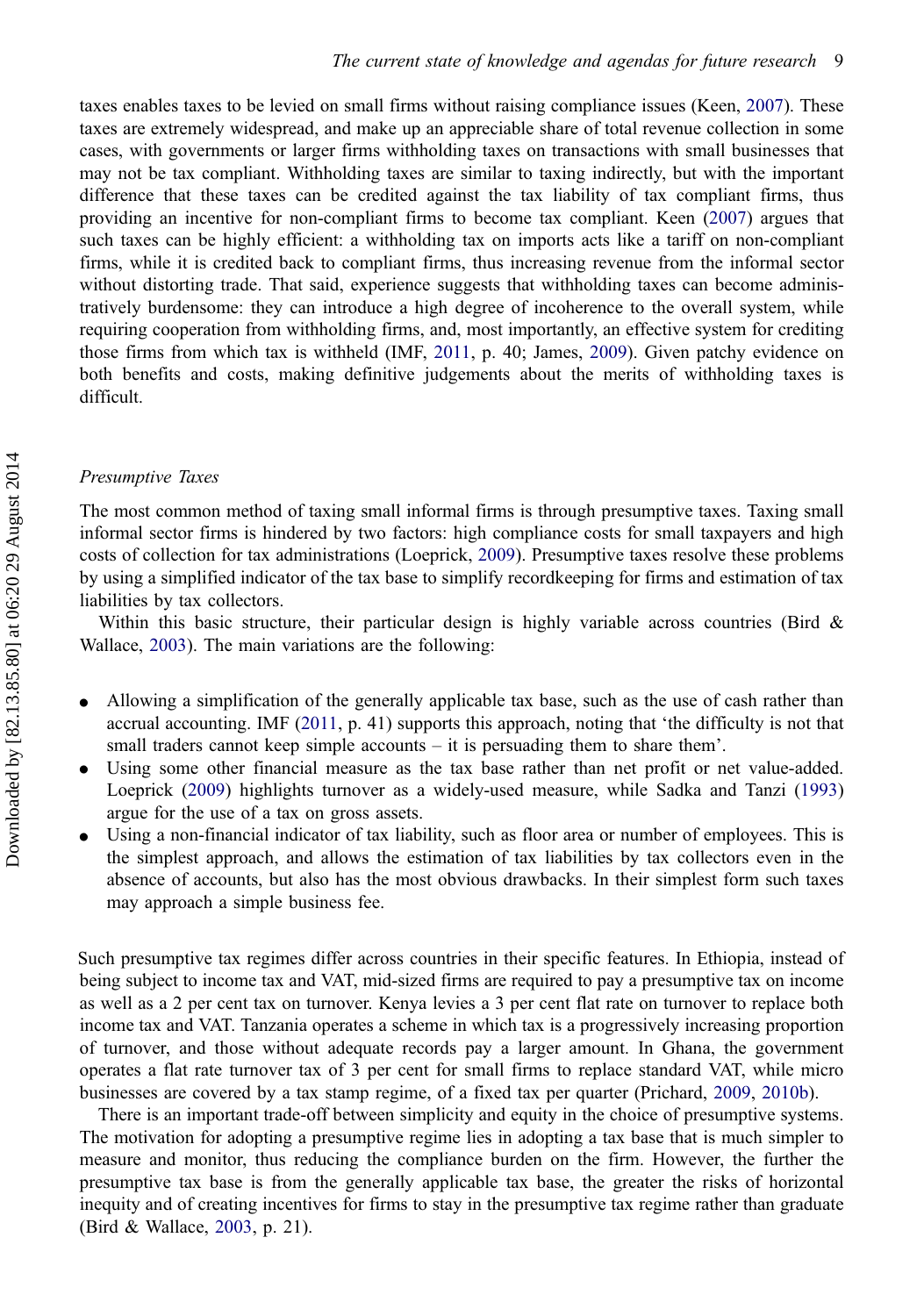#### 5. Improving Outcomes: Incentives, Politics, and Institutions

Despite the well-developed thinking on technical policy options outlined above, attention to the politics of such reform has been relatively limited. In part this reflects the continuing uncertainty about the merits of expanding taxation of the informal sector. However, there is little doubt about the importance of reforming and strengthening existing practices to make them more equitable and efficient, and politics is critical to the potential for such reform. A common theme in much recent discussion has been the lack of reform leadership. Consequently, there is a need to better understand politics, institutions, and incentives facing political leaders and administrators, in order to devise strategies for making taxation fair and accountable. These issues are taken up in the following sections.

#### *Strengthening Firm Incentives, Capacity, and Collective Action*

Given their small size, mobility, and potential political influence, effective taxation of informal sector firms is likely to depend on encouraging greater quasi-voluntary compliance. The likelihood of such quasi-voluntary compliance is linked to the broader questions of the benefits of formalisation described earlier (Perry et al., [2007](#page-23-0)). Consequently, it is the small but growing literature on formalisation that offers the greatest insights into strategies for quasi-voluntary compliance. This literature can be usefully broken into three parts: a cost-benefit approach, underpinned by a legalistic view that views informality as a choice; an empowerment approach, underpinned by the dualist view that sees subsistence businesses forced into informality due to lack of capacity or access to services; and an approach that emphasises the importance of collective action and state–society bargaining (Kenyon, [2007](#page-23-0); Zinnes, [2009](#page-24-0)).

*Shifting incentives: a cost-benefit approach to tax compliance.* The dominant strand of existing research views formalisation as a rational choice: firms will formalise if the benefits of formalisation outweigh the costs.<sup>[10](#page-20-0)</sup> Costs of formalisation include the cost of registration or getting licences, the cost of tax compliance, and the cost of following labour laws and other regulations. Benefits are usually access to credit and capital markets, government procurement contracts, other external markets, and state-provided services and facilities. Benefits also potentially include a reduced need to pay bribes, provide free services, or relocate/shut down in order to avoid taxes (Foreign Investment Advisory Service, [2008](#page-22-0), McCulloch et al., [2010\)](#page-23-0). Significantly, research in this area finds that tax evasion is generally not the primary reason for being informal (Friedman et al., [2000](#page-22-0)); avoiding costly regulation is often a more powerful motivation (de Soto, [1989](#page-21-0); Ngoi, [1997\)](#page-23-0). Encouraging firms to enter the tax net may depend on addressing these broader costs and benefits of formalisation.

Among the earliest relevant studies is the work of Djankov, La Porta, Lopez-de-Silanes, and Shleifer ([2002\)](#page-21-0), who reported cross-country econometric evidence that higher costs of formalisation were associated with larger informal sectors across a sample of 85 countries. This result has more recently been echoed by Kus ([2010\)](#page-23-0) over a larger range of countries, though he argues that this relationship does not hold where law enforcement is weak – as in most low-income countries – thus suggesting that other factors are also important in those contexts. While these cross-country studies provide a starting point, they face inevitable limitations in their ability to capture the nuance of these processes.

Several empirical surveys have contributed to understanding such cost-benefit calculations, though studies focus disproportionately on costs. For example, a survey in Tanzania found that a poor Tanzanian entrepreneur would spend 32,216 days waiting for approval for various permits, and pay over USD180,000 in income and fees over the 50-year life of a business (Institute for Liberty and Democracy, 2005, as cited in Garcia-Bolivar, [2006\)](#page-22-0). Surveys in Sierra Leone, Liberia, and Madagascar show that a significant proportion of informal firms have at some point attempted to become formal, but were deterred by the cost of doing so (Everest-Phillips, [2008](#page-21-0)). A less conventional cost lies in the complexity of tax legislation. Bonjean and Chambas ([2004\)](#page-21-0) summarise survey evidence that noncompliance often results from ignorance of tax legislation rather than deliberate evasion. Finally, the costs of formalisation may be higher, and the benefits less accessible, where governance is weak.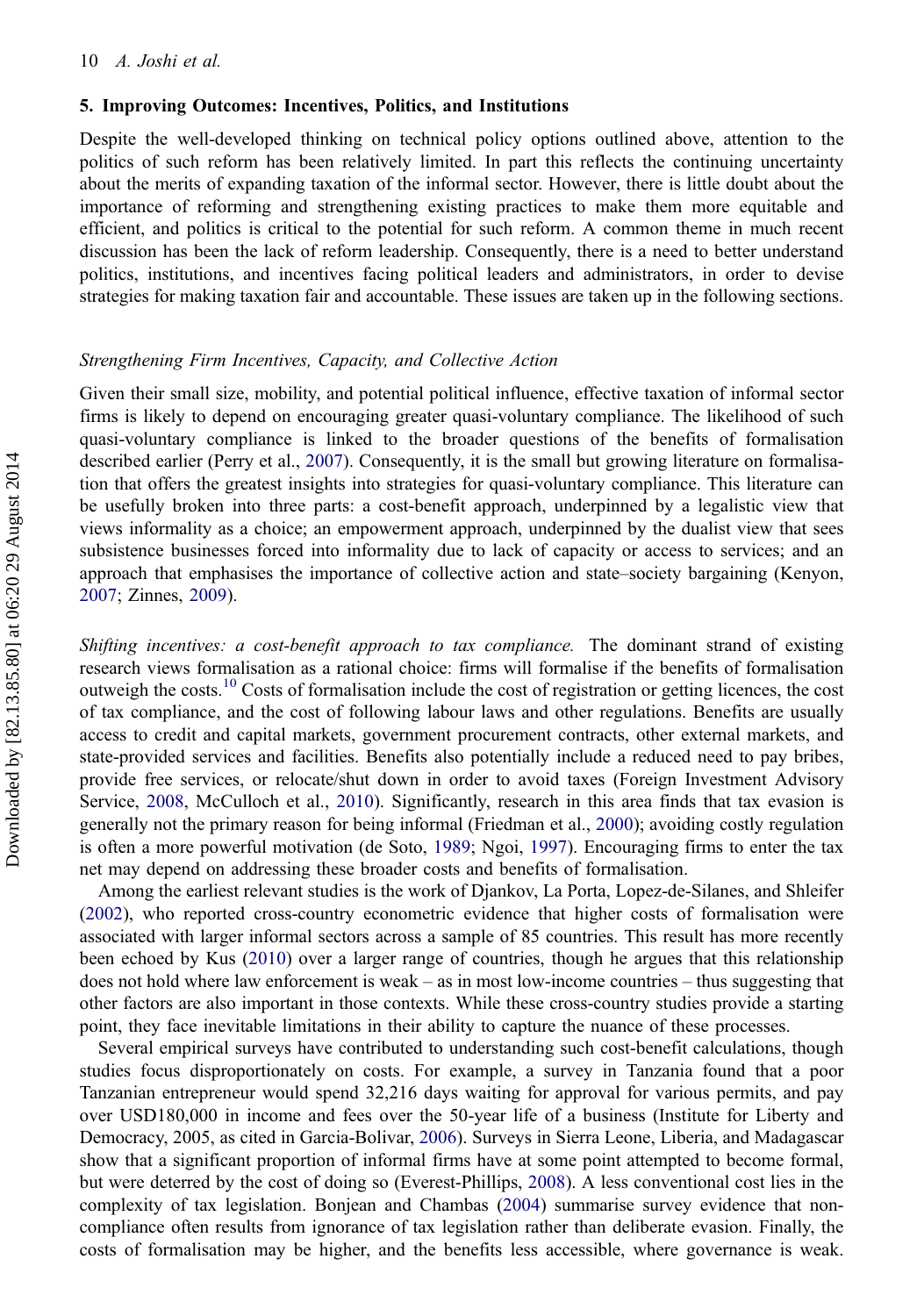Jonasson [\(2011\)](#page-22-0) employs cross-sectional econometric analysis demonstrating that informality in Brazil is negatively associated with the quality of local governance, though he cannot confidently establish causation. Qualitative evidence from conflict areas likewise highlights the significant barriers and limited benefits of formalisation where states are weak (Titeca & Kimanuka, [2012\)](#page-24-0). Ultimately, policy makers have sought to use these varied tax surveys to help identify potential policy entry points to support formalisation and tax compliance (Coolidge, [2010;](#page-21-0) Everest-Phillips, [2008](#page-21-0); Gerxhani, [2007\)](#page-22-0).

The primary policy implication of such an approach has been an attempt to encourage formalisation by reducing costs, for example simplified registration, through business environment reforms (World Bank, [n.d.](#page-24-0)). The most important recent studies have correspondingly focused on assessing the impact of simplification and cost reducing reform programmes on formalisation. Early studies focused on the retrospective evaluation of such reform programmes, thus offering suggestive, but imperfect, evidence. In Kenya, significant attention has been given to the creation of a simplified 'single business permit' for small firms. Consistent with expectations, Devas and Kelly [\(2001](#page-21-0)) report that these efforts encouraged some degree of formalisation and improved conditions overall for small firms. Sander ([2003\)](#page-24-0) reports the results of a very similar pilot project in Entebbe, Uganda, where reforms that reduced the costs of formalisation were followed by a 43 per cent increase in compliance with the requirement to register. However, in both the Kenyan and Ugandan cases the absence of follow-up research results in an incomplete picture of the long-term impact of reform, while in Kenya subsequent research has noted that newly-registered firms have in some cases continued to be subject to corruption and harassment by public officials.<sup>[11](#page-20-0)</sup> Similarly, Garcia-Bolivar [\(2006](#page-22-0)) reports the results of reducing the costs of formalisation in Bolivia, which resulted in a 20 per cent increase in the number of firm registrations, and he reports similar increases in Vietnam. However, while noting these increases he also stresses their limitations, as the informal sectors remained large in both countries following reform.

In recent years two significantly more robust studies, based on experimental evidence, have provided a clearer picture of the complex impacts of reduced registration costs on formalisation. Jaramillo [\(2009](#page-22-0)) reports the results of a field experiment in Lima, Peru, in which a randomly-selected group of firms were offered free business licences and support with the registration process. He reports that only one in four firms was willing to formalise even with registration costs largely eliminated. He attributes this to the recurrent costs of being formal along with the low perceived benefits of formalisation, limited growth ambitions, and low trust in government. De Mel et al. ([2012\)](#page-21-0) report the results of a similar experiment, in which randomly-selected firms were offered positive financial inducements to formalise. They find that a financial offer equivalent to one-half to one month's median profits induced registration of about 20 per cent of firms, while a financial offer equivalent to two months' profits led to 50 per cent of firms registering.

The messages from these studies appear to be twofold. On one hand, there is little doubt that reduced costs of registration have led to expanded formalisation among at least a significant minority of firms. On the other hand, even extreme reductions in costs fail to encourage compliance among the majority of informal firms, owing to low benefits, limited ambitions, mistrust of governments, and the possibility of high recurrent costs of formalisation (Zinnes, [2009\)](#page-24-0). This is consistent with arguments that the focus on registration costs emphasised historically by many donors is inadequate, as it neglects the need for proactive support for small firms (Altenburg & von Drachenfels, [2006](#page-21-0); Arruñada, [2007\)](#page-21-0).

*Empowering small firms.* In contrast to the dominant cost-benefit approach, some scholars perceive informality primarily as a problem of power and capacity, rather than of choice (Abor & Quartey, [2010](#page-20-0); Kanbur, [2011;](#page-22-0) Zinnes, [2009](#page-24-0)). In this view, despite willingness, firms may be unable to register formally due to problems of capacity (illiteracy, limited skills), the transience of their business, the prevalence of cash transactions, or general uncertainty. The broader environment is often not enabling and is characterised by a lack of trust in government and the lack of easy access to a range of services including information, accountancy, security, justice, and insurance.<sup>[12](#page-20-0)</sup> Thus, even if aware of the potential benefits of formalisation, businesses tend to remain in the informal economy. This approach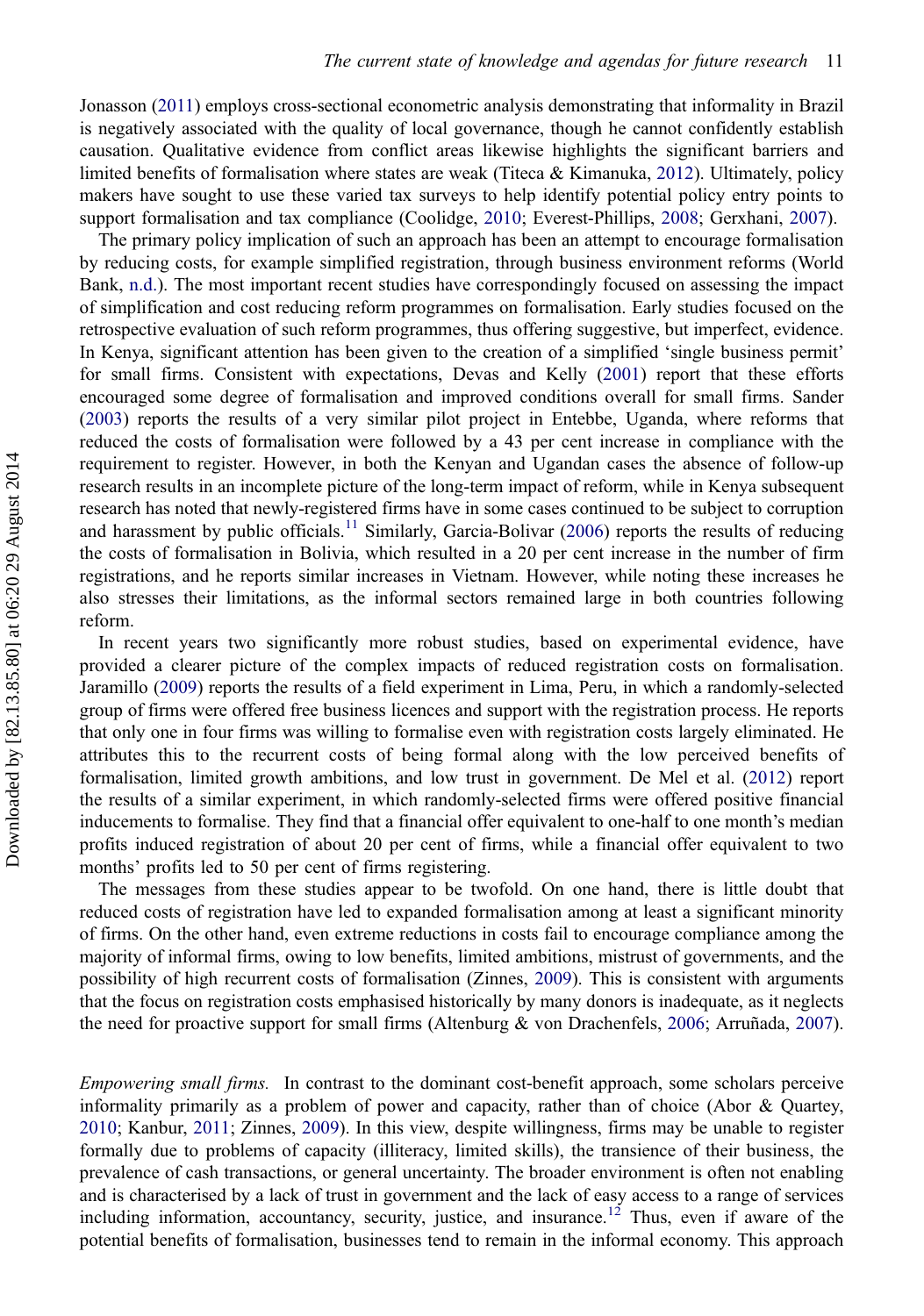thus stresses the involuntary nature of informality, as opposed to the rational calculations of the costbenefit approach.

The policy advice that follows focuses on what the Commission on Legal Empowerment of the Poor (CLEP) (2008, as cited in Zinnes, [2009\)](#page-24-0) calls the four pillars of legal empowerment: strengthening access to justice; assuring property rights; ensuring safe working conditions, including for women and children; and increasing economic opportunities such as credit, markets, and investment. However, no single policy mix is likely to fit all contexts (Kanbur, [2011\)](#page-22-0). This analysis seems most appropriate to the subsistence end of the informal economy spectrum, in which illiteracy, lack of accounting skills, poor information, and a mistrust of government prevail.

The implications of this approach for taxation purposes are twofold: a need to adapt tax regimes to the characteristics of informal firms (such as illiteracy, lack of trust, and information); and a need to supplement business environment reform policies (such as reducing the costs of registration) with other supplementary policies such as securing property rights (which are often the cause of transience), improving security (safety from theft or harassment), establishing dispute resolution mechanisms, and affordable accountancy services.<sup>[13](#page-20-0)</sup> These can help micro-businesses to view taxation as one step toward empowerment and eventual formalisation. Unfortunately, however, we are not aware of any research that has systematically assessed the effectiveness of these types of policies in encouraging formalisation and tax compliance.

*Collective action and state*–*society interaction.* Complementing the approaches outlined above, a third approach seeks to focus additional attention on politics and the nature of the relationship between the state and informal sector operators (Daly & Spence, [2010](#page-21-0); Kenyon, [2007](#page-23-0); Tendler, [2002](#page-24-0)). To this end, Kenyon [\(2007](#page-23-0)) argues that, beyond simple cost-benefit analysis, formalisation policies need to acknowledge and address three key strategic problems: information, credibility, and coordination.

The importance of information arises from the fact that many intended beneficiaries in the informal economy simply are not aware of programmes targeted at them, or do not understand the requirements of formalisation. While this problem varies from one context to another, it is surprisingly prevalent, with a significant consequent need for states to adopt strategies that focus on outreach and taxpayer services (for example, Jaramillo, [2009](#page-22-0)).

The importance of credibility reflects the fact that firms need assurances that the government will uphold their part of any bargain (reduced tax rates, provision of benefits, legal protection) if firms formalise. Surveys indicate that a fear of predation is a significant deterrent to successful formalisation policies (Jaramillo, [2009\)](#page-22-0), driven by a pervasive lack of trust in government. In Bangladesh, for example, the government encouraged the registration of businesses through tax fairs that reduced costs, but found that many firms feared that registration might expose them to subsequent harassment by the state.<sup>[14](#page-20-0)</sup>

Finally, the importance of coordination lies in the fact that it is only in the interest of firms to formalise if they can be relatively certain that a critical mass of competitors will also do so. Joshi and Ayee ([2008\)](#page-22-0) find that the existence of collective actors who can bargain with policymakers around taxes is essential to arriving at policy solutions that are acceptable to both sides, exemplified by the experience of associational taxation in Ghana. However, they equally note that such outcomes are uncertain: collective action by informal sector operators can facilitate bargaining and agreement, but can also lead to informal sector actors being able to block effective taxation entirely. As such, the challenge lies in being able to promote constructive bargaining between state and society. An interesting, though very preliminary, experience comes from Shanghai, where the municipal authorities contributed to creating informal labour associations, within which informal business and labour could organise. While, technically, these associations remained outside of the formal economy, they received government assistance in the form of training, preferential tax treatment, and subsidised credit in order to encourage growth and eventual formalisation (Howell, [2002\)](#page-22-0). Additional research into how to support constructive bargaining between informal associations and governments is much needed.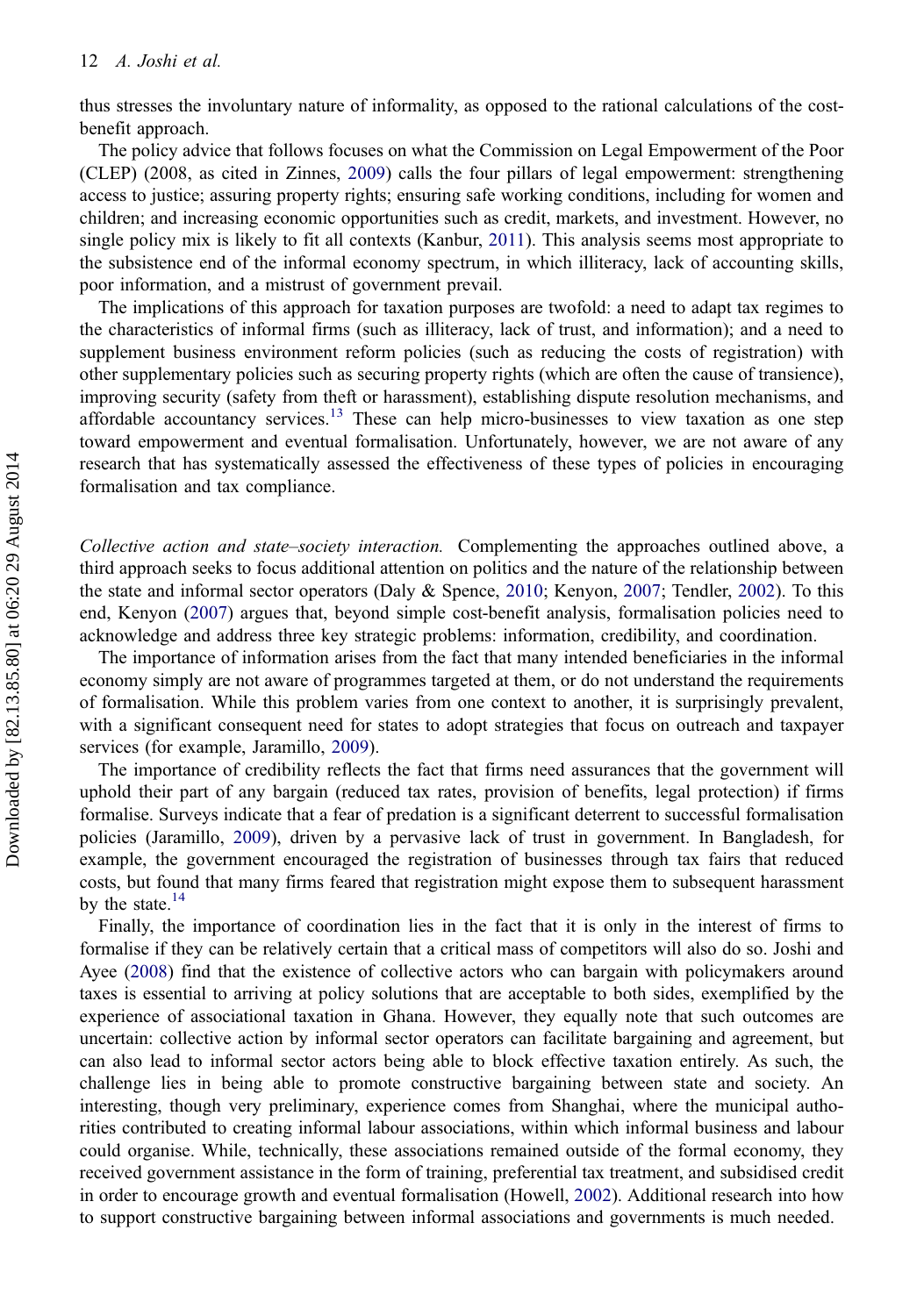#### <span id="page-15-0"></span>*Strengthening Political and Administrative Commitment*

While the preceding discussion highlights the factors that may shape incentives for firms to formalise, it is equally important to consider incentives for governments and the state to make taxing the informal sector a priority. Constructive negotiation between the state and informal operators depends on not only collective action among firms, but also a willingness and ability within the state to bargain with multiple small collective actors with diverse interests. More broadly, without reform champions who wield sufficient political influence to overcome entrenched resistance, successful reform is unlikely (Boesen, [2004](#page-21-0); Heredia & Schneider, [2003\)](#page-22-0). Although these issues have begun to receive some attention within the relevant literature (for example, Daly & Spence, [2010;](#page-21-0) Kenyon, [2007;](#page-23-0) Tendler, [2002](#page-24-0)), on balance they have remained peripheral to most debates. Here we consider the incentives faced by politicians and administrators (both senior officials and frontline tax collectors), respectively, in deciding whether and how to prioritise taxation of the informal economy.

*Political incentives.* Although research has been limited, there are powerful reasons to expect that political leaders may have weak incentives to tax the informal economy. The simple version is thus: taxing the informal economy will raise limited revenue, is administratively challenging, and potentially politically unpopular; better to leave them alone. For example, as Kloeden [\(2011](#page-23-0), p. 26) points out, in Africa small and micro enterprises generate at most 10 per cent of revenue, even though they comprise up to 90 per cent of taxpayers. Simple political logic prevents politicians with short time horizons from alienating large constituencies by trying to impose taxes that raise little revenue.<sup>[15](#page-20-0)</sup>

The more complex version of this argument suggests that it is actually in the interest of politicians to keep the informal economy informal as a captive source of votes. In what Tendler ([2002\)](#page-24-0) calls a 'devil's deal', politicians make an unspoken agreement with informal sector operators: 'if you vote for me […] I won't collect taxes from you, I won't make you comply with other tax, environmental or labour regulations and I will keep the police and inspectors from harassing you' (Tendler, [2002,](#page-24-0) p. 99). This dynamic has long been observed in the literature on informal settlements and land markets and, in fact, some argue that it is the reason why such settlements are provided services only incrementally (Baross, [1990;](#page-21-0) Cross, [1998\)](#page-21-0). Once formalised or provided with full benefits, politicians lose their hold over these groups, who are then free to vote as they want. Once the deal is made, it is difficult to break, as it serves the interests of all involved: firms like the universalist, burden-reducing, support that it implies with respect to regulations and taxes; state officials like it as it does not disturb their rentseeking activities; and politicians are unwilling to take risks associated with other strategies of gaining electoral support.

Experience with reform in other arenas suggests that these challenges are not insurmountable.<sup>[16](#page-20-0)</sup> Intuitively, reform will be politically feasible if it enjoys greater buy-in from informal sector firms themselves. As has been discussed earlier, informal sector businesses appear willing to pay taxes when: the benefits outweigh the costs; they are sufficiently empowered; and there are effective institutional channels for facilitating collective action and bargaining (Roever, [2005\)](#page-24-0). As such, adopting such reforms would not only be welcomed by many informal sector firms, but may shift the political calculus for reformers.

However, there is surprisingly little literature on the subject of political incentives; none of the studies reviewed for this paper actually present politicians' perspectives, either through interviews or through public statements. With a few exceptions (for example, Joshi & Ayee, [2008\)](#page-22-0), neither do we have good analysis of cases in which politicians undertook reforms aimed at taxing the informal economy. The Ghanaian case presented earlier suggests that mutually beneficial outcomes are possible: negotiations between the government in power and informal sector associations produced modest revenue gains, improved conditions for informal sector actors, and created strong alliances between political parties and informal sector associations. The result was an arrangement that, while imperfect, helped to generate a tax-paying culture that could contribute to state-building in the long run (Joshi & Ayee, [2008](#page-22-0); Prichard, [2009](#page-23-0)).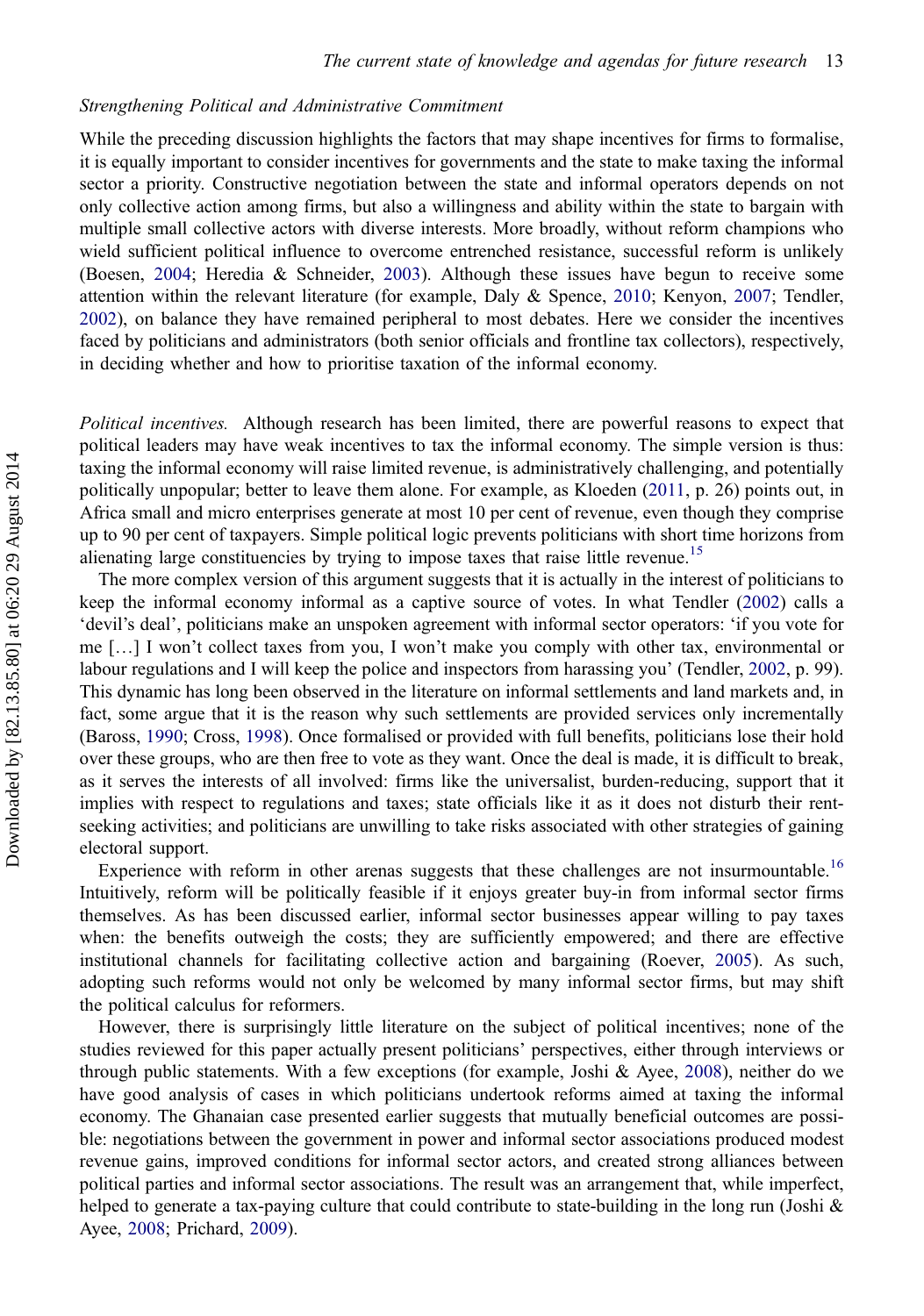Of course, while getting buy-in from the informal sector is critical, it is also possible that other reform constituencies may emerge, or may be fostered by reform leaders. There is some evidence that formal sector firms facing competition from the informal sector could mobilise in support of reform. In Kenya, formal sector businesses became a key interest group supporting government efforts to expand taxation and formalisation, going so far as to support the strengthening of informal sector associations directly in order to facilitate bargaining (Prichard, [2010b\)](#page-24-0). This suggests the possibility that the sources of shifting political incentives may be diverse, and alternative sources of reform pressure may yield different types of outcomes: coercive and divisive or collaborative and constructive.<sup>[17](#page-20-0)</sup>

*Administrative incentives.* Irrespective of policy choices, the success of any tax depends on the effectiveness of implementation: 'tax administration *is* tax policy' (Casanegra de Jantscher, [1990\)](#page-21-0). This is likely to be particularly true of informal sector taxation, as regular, unmonitored interaction between tax collectors and tax payers expands scope for non-enforcement and/or corruption by tax collectors, who are effectively street level bureaucrats (Lipsky, [1980](#page-23-0)). Meanwhile, tax administrations themselves can be powerful collective actors able to block reform, or sabotage its implementation.

There are at least two reasons why tax administrations face weak incentives to tax the informal economy. First, revenue gains are relatively modest. For tax administrations under pressure to meet revenue targets, it is much easier to focus attention on large taxpayers than to invest in painstaking collection from a large number of small taxpayers. Second, for individual tax administrators, enforcing compliance among small operators is an unfulfilling task. It is poorly rewarded, offers few opportunities for large rent seeking, and is widely viewed as, at best, lacking prestige, or, at worst, degrading. In Ghana, educated tax collectors resented having to interact with illiterate, poor, and sometimes violent operators in the informal economy, a task they viewed as not being 'professional' (Joshi & Ayee, [2008](#page-22-0), p. 190).

One relatively straightforward possibility for shifting incentives is the development of performance benchmarks that are more diverse and nuanced than the current reliance on the simple meeting of revenue collection targets (Bird & Vazquez-Caro, [2011](#page-21-0)).<sup>[18](#page-20-0)</sup> A more ambitious approach is institutional reform to better reward informal sector tax collection. Recent attention to the potential advantages of the segmental organisation of tax administration, with specialised units for small, medium, and large taxpayers, is potentially consistent with this goal (IMF, [2011,](#page-22-0) p. 20; McCarten, [2005](#page-23-0)).

Another option is greater use of technology to facilitate informal sector taxation. Of particular interest is the use of mobile banking to make tax payments (Loeprick, [2009\)](#page-23-0). Such an approach has the immediate benefit of reducing interaction between tax officials and taxpayers, and the consequent risks of harassment, collusion, and corruption. Moreover, it could help to make the banking system accessible to very small firms, while reducing fears that registration will result in expanded harassment. Finally, it may similarly increase support among tax administrators, by not only reducing the cost of collection but also perhaps making the work of collection less unattractive and painstaking.

A final, more radical option is to decentralise responsibility for informal sector taxation from national to sub-national governments. At present, local governments usually grant business licences and collect fees, while other taxes on small firms are under central control. Whereas national authorities may view informal sector taxation as unrewarding, administratively difficult, and politically costly, local authorities may have stronger incentives to collect taxes and bargain with local associations, as discussed in greater detail below. In sum, while administrative buy-in is increasingly recognised as essential to successful reform, we still know little about how to achieve it.

#### 6. Making Informal Sector Taxation Work: Lessons from Recent Experience

The discussion so far has drawn on the existing literature to highlight alternative perspectives on, and approaches to, the taxation of the informal economy. This final section examines a series of recent experimental reform efforts – still relatively unstudied – which are illustrative of the potential range of strategies available to reformers, and potential directions for future research.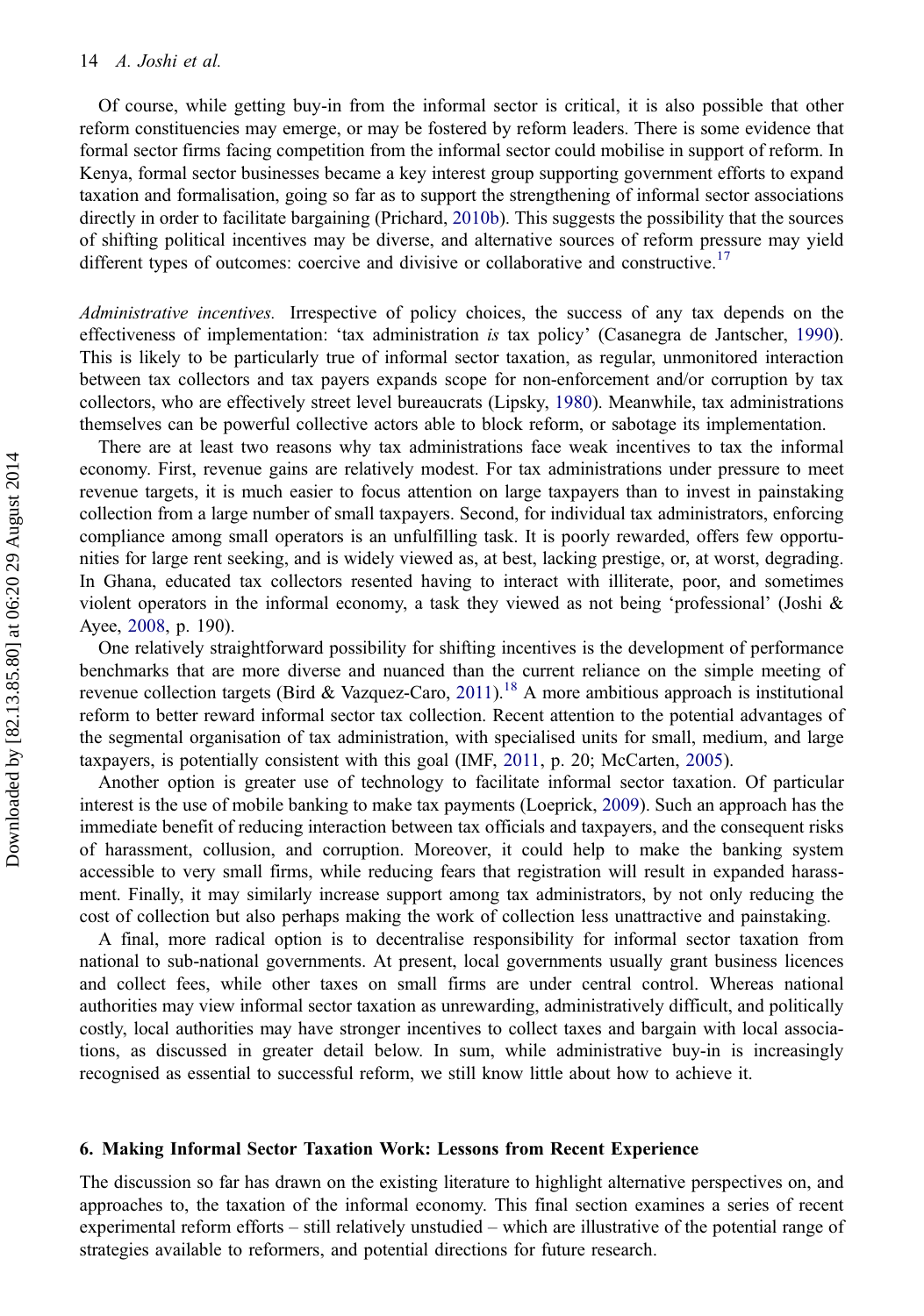#### *Reorganising Tax Administration: Segmentation*

The most straightforward strategy for improving informal sector taxation is to reorganise tax administration, so as to strengthen monitoring, services, and incentives for administrators. A recent push towards segmental organisation of tax administration, with separate departments to deal with small, medium, and large firms, respectively, is one such strategy. It would allow services to be specifically tailored to the needs and realities of specific types of firms (including the informal economy), and ensure adequate incentives for tax administrators to focus on these firms despite potentially low revenue yields (IMF, [2011](#page-22-0), p. 20).

Tanzania took this approach, as part of a broader set of reforms targeted at micro and small firms since 2002, and introduced a Block Management System (BMS) aimed at promoting compliance and registering all eligible traders within particular geographic areas.<sup>[19](#page-20-0)</sup> The BMS is set up so that main market areas are mapped and divided into small and manageable blocks on the basis of logical geographic boundaries. A BMS team with the mandate to perform all relevant tax functions (identification, registration, assessment, and accounting) move block by block in order to identify, register, educate, and interact with taxpayers, particularly those within the informal economy. Each block is set a target for registration and revenue collection, with presumptive taxes being used for assessment purposes. The BMS system attempts to use scarce administrative resources in a targeted fashion by rotation.

Existing evidence suggests that the BMS has resulted in increasing the number of businesses registering with the tax administration.<sup>[20](#page-20-0)</sup> While the initiative came as part of the tax authority's efforts to broaden the tax base, part of the push was from formal firms who were being undercut by informal sector businesses. Whether increased revenue collection was accompanied by greater bargaining for services or became largely coercive remains to be assessed.

#### *Associational Taxation*

An alternative is to directly address the issue of collective action, negotiation, and dialogue between the state and the informal sector. Research undertaken by Joshi and Ayee [\(2008\)](#page-22-0) focused on one such example: the development of 'associational' taxation in Ghana from 1987 to 2003. Under this system, the Ghanaian Internal Revenue Service delegated responsibility for collecting income tax to informal sector associations, a strategy called Identifiable Grouping Taxation (IGT). The arrangement originated in the politics of the corporatist relationship between the largest passenger transport union, the Ghana Private Road Transport Union, and the Rawlings regime (1981-2000), and continued after the electoral victory of the opposition (Joshi & Ayee, [2002](#page-22-0), [2008](#page-22-0)). Following success in the early years, the arrangement was extended to associations in 32 other informal sector activities, and IGT was credited with increasing revenue generated from the informal sector (Joshi & Ayee, [2009\)](#page-22-0).

The arrangement overcame some of the problems associated with tax collection from micro businesses. From the perspective of the tax administration, IGT reduced collection costs to a fixed 2.5 per cent, which was paid to the associations for their work in collection. From the perspective of the associations, becoming tax compliant granted them legitimacy, and helped to protect them from more arbitrary harassment by public officials and police. The downside was that informal associations were often not internally democratic, and extracted revenues from members without handing over full collection to the revenue authority. From the perspective of government, the associations came to be viewed as tax havens for larger enterprises, which could avoid paying full liabilities by claiming to fall under IGT.

Despite these drawbacks, one of the primary achievements of IGT was to inculcate a culture of taxpaying among informal sector businesses. This proved important when the government decided to shift to a more common presumptive tax regime, which was introduced without any significant resistance from firms, many of which actually welcomed a shift from the once popular, but increas-ingly problematic, IGT system (Prichard, [2009,](#page-23-0) [2010b\)](#page-24-0).<sup>[21](#page-20-0)</sup> This example highlights the benefits of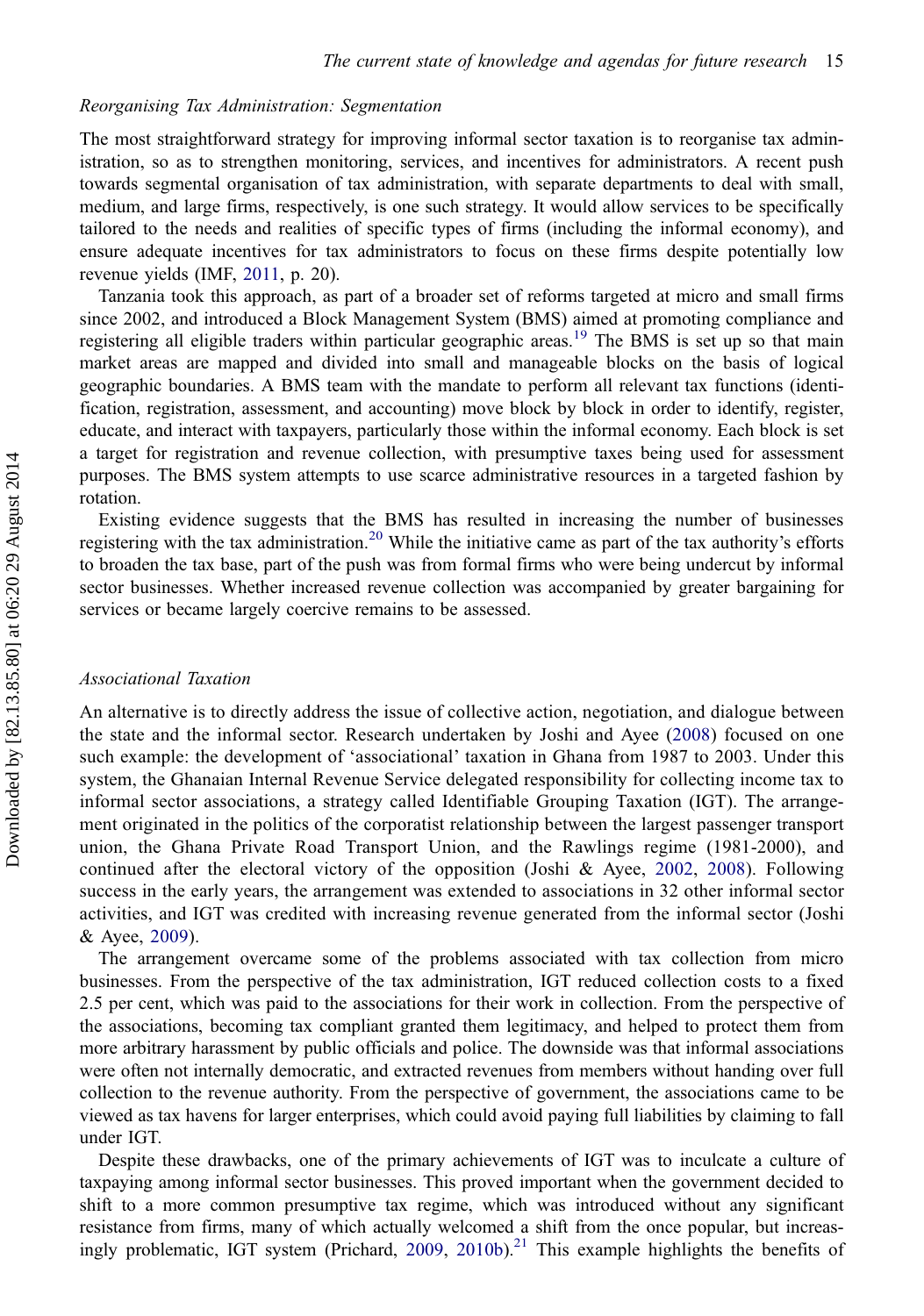strengthening collective negotiation between the state and informal sector associations, while also pointing out the importance of local political context in identifying potential entry points that work with the grain of existing state–society relations.

#### *Emphasising Transparency, Services, and Engagement*

Another strategy has been to emphasise transparency, taxpayer services, and engagement in an effort to foster quasi-voluntary compliance among small firms. While there is little systematic research on this topic, some recent cases offer preliminary insights.

Explicit earmarking (as compared to overall transparency of public expenditure) is one strategy, and has the advantage of building stronger trust among taxpayers by delivering well-defined benefits. A recent example comes from Sierra Leone, where Jibao and Prichard ([2013\)](#page-22-0) found that the Bo City Council built support for local tax collection in part by communicating revenue and expenditure information to the public, including informally linking revenue increases to specific public expendi-tures.<sup>[22](#page-20-0)</sup> In a similar vein, Korsun and Meagher ([2004\)](#page-23-0) found in Guinea that the collection of market taxes doubled after they were linked explicitly to the construction of new market facilities. Earmarking, however, has the disadvantage of reducing budget flexibility and creating expectations that taxes should function on a fee-for-service basis.

A slightly different strategy lies in strengthening taxpayer services, and tax authorities around the world appear to be making this shift. The Gambia Revenue Authority (GRA) has put in place a variety of measures aimed at improving the customer interface: decentralised tax offices, cost-effective tax tribunals, tax clinics to help with the filing of taxes, and a taxpayer education programme that allows direct exchanges between the GRA and taxpayers. The impact of this type of measure has yet to be carefully studied, and implementation remains an important challenge.

A final strategy in this vein is for revenue authorities to proactively foster the development of informal sector associations and more effective negotiation and dialogue between them and the state. As noted earlier, municipal authorities in Shanghai have pursued such a strategy in an effort to improve tax compliance (Howell, [2002](#page-22-0)). The Rwanda Revenue Authority (RRA) has similarly cooperated with the Private Sector Federation (PSF)–an umbrella organisation for all kinds of business–and local governments in an effort to improve dialogue with smaller firms.<sup>[23](#page-20-0)</sup> The RRA established the Tax Issues Forum (TIF) in dialogue with the PSF, as an open platform for discussion of tax issues, while the PSF conducts a business census that is then used by the RRA to identify unregistered taxpayers. Technical committee meetings are held to help the RRA better understand industry issues, including profitability, constraints to growth, and service needs; while the PSF uses the forum to understand taxpayer rights and obligations and filter them to its members. Research into the creation of such durable and inclusive institutions can offer greater insights into the politics of business–state interactions around taxation.

#### *Ceding Control to Local Government*

A more radical option for reforming taxation of the informal sector is to decentralise responsibility to sub-national government. Bodin and Koukpaizan ([2008\)](#page-21-0) suggest four possible benefits to such a strategy: local governments have a greater need of resources, and will have stronger incentives to pursue taxation in the informal economy; tax collection will be closer to, and thus responsive to, local conditions; local governments are better placed to negotiate productively with informal sector actors, and respond by supplying relevant services; and it may encourage greater coherence, as there are, at present, frequently large and harmful overlaps between taxes levied by different levels of govern-ment.<sup>[24](#page-20-0)</sup> On the other hand, there are important risks: local governments may lack necessary capacity; there is a risk of wasteful tax competition between localities; local government may in some cases be particularly arbitrary and coercive in their tax practices (Fjeldstad & Therkildsen, [2008;](#page-22-0) Moore, [2008\)](#page-23-0); and disconnecting local taxation from the national level may complicate the transition of firms into the formal tax system (Loeprick, [2009\)](#page-23-0).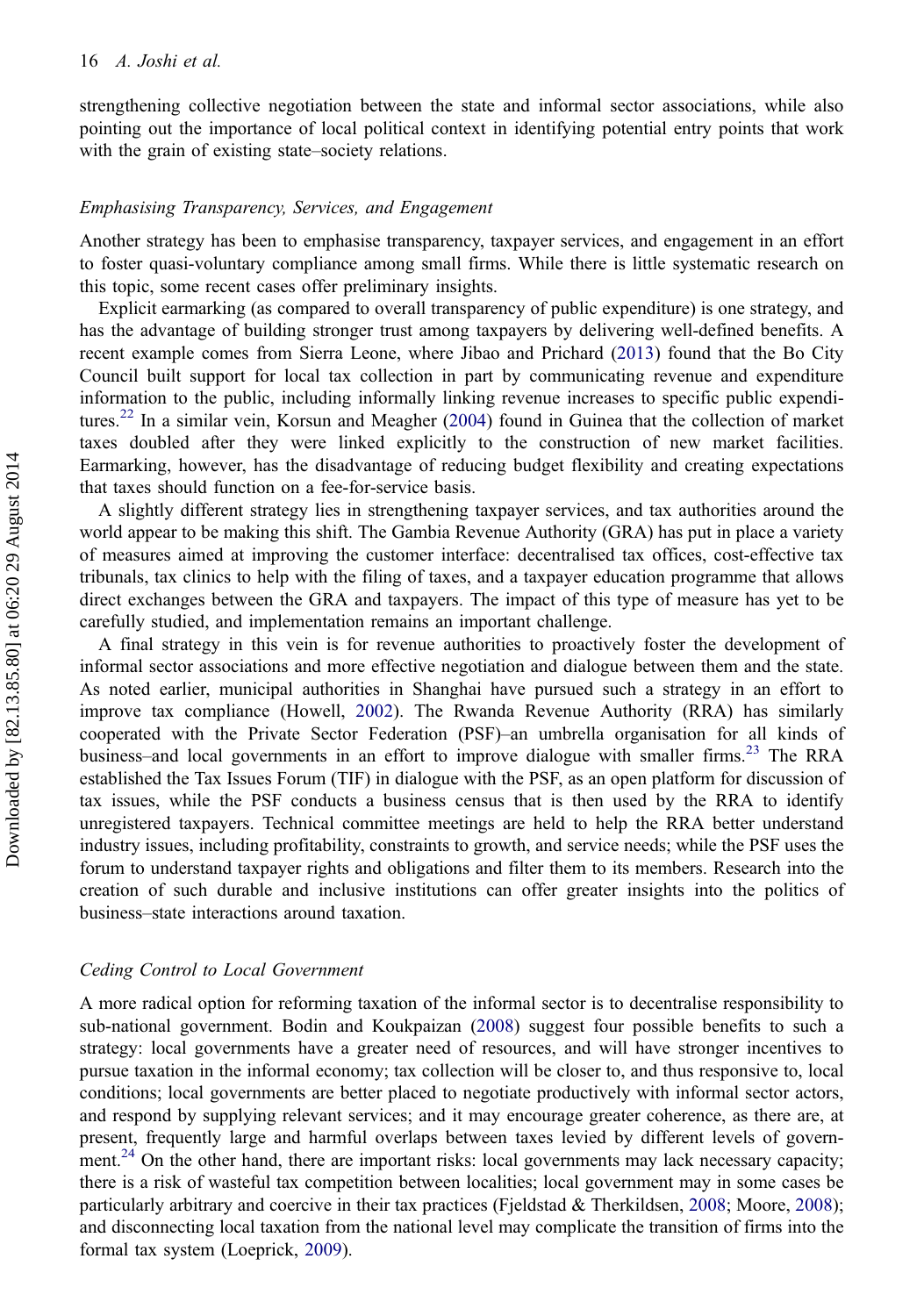<span id="page-19-0"></span>In Cameroon, there has been recent discussion of ceding responsibility for the collection of such taxes to local governments.<sup>[25](#page-20-0)</sup> The national revenue authority has limited interest in this sector, with low levels of organisation and revenue potential. By contrast, several local mayors have actively demanded such responsibilities. To overcome capacity concerns and improve coordination, the local office of the budget administration has been asked to support the process. Experience in Ethiopia has followed a similar path, with small business taxation controlled by regional governments rather than the federal state, small firms being subject to a presumptive tax on income<sup>[26](#page-20-0)</sup> and a 2 per cent tax on turnover. Interestingly, following unhappiness with the tax, regional authorities included business representatives on the tax assessment committees, thus increasing the perceived legitimacy and fairness of the system. Subsequently, public engagement by firms subject to small business taxation emerged as an important issue in the wake of the contested 2005 elections, highlighting the potential benefits of bringing small business taxation closer to taxpayers (Prichard, [2010b](#page-24-0)).

#### *Auctioning Tax Collection Rights*

Finally, perhaps the oldest strategy is the privatisation of tax administration, with individual firms bidding for tax collection rights, and retaining any additional revenue collected. In principle, privatisation provides clear incentives for the maximisation of collection, but in practice it has been prone to corruption, while doing little to encourage negotiation, voluntary compliance, or more productive interaction between state and society (Stella, [1992\)](#page-24-0).

Experience with the privatisation of informal sector taxation is poorly documented, though not uncommon, particularly in relation to sub-national market taxes. Iversen, Fjeldstad, Bahiigwa, Ellis, and James ([2006\)](#page-22-0) in Uganda, and Fjeldstad, Katera, and Ngalewa ([2009\)](#page-22-0) in Tanzania document relatively prominent examples of privatised tax collection at the local government level, and both conclude that privatisation has sometimes led to greater and more predictable revenue collection. However, they also show problems with contracting, as the price paid for tax collection rights by private collectors is often far below actual revenue potential, leading to limited government revenue and high profits for tax collectors.

Similarly, in the city of Patna, India, city authorities have long auctioned off rights to tax collection from street vendors.<sup>[27](#page-20-0)</sup> Successful contractors exploit their position and often over-tax street vendors, who are largely illiterate and not aware of the rates or their rights. Moreover, collusion among contractors, and between municipal officials and contractors, has led to reduced revenues compared to potential. Iversen et al. ([2006\)](#page-22-0) argue that such contracting problems are not a result of asymmetric information but generally reflect politicisation and corruption. Thus, while privatisation may solve some incentive problems, it also creates others.

#### 7. Conclusions: Towards a Research Agenda

Recent literature proposes that taxation of the informal sector may produce significant benefits in terms of long-term revenue collection, economic growth, and the quality of governance. However, evidence of these connections generally remains limited. First, there is some cross-sectional evidence that taxing informal sector operators can build tax morale and a culture of tax compliance. However, there is a need for evidence that more precisely captures the impact of tax reform and formalisation on attitudes toward compliance and overall tax morale. Second, there is growing evidence that taxing the informal sector can enhance the growth of SMEs. Yet, questions remain about how large these effects are, whether smaller firms are likely to benefit, who may be disadvantaged, and which specific policies may be most important. Finally, significant recent attention has been paid to the potential for informal sector taxation to prompt state–society bargaining. However, evidence remains particularly limited, with a need for research into barriers to collective action and constructive bargaining. Underlying all of these issues is a need for sensitivity to the power imbalances that frequently characterise relations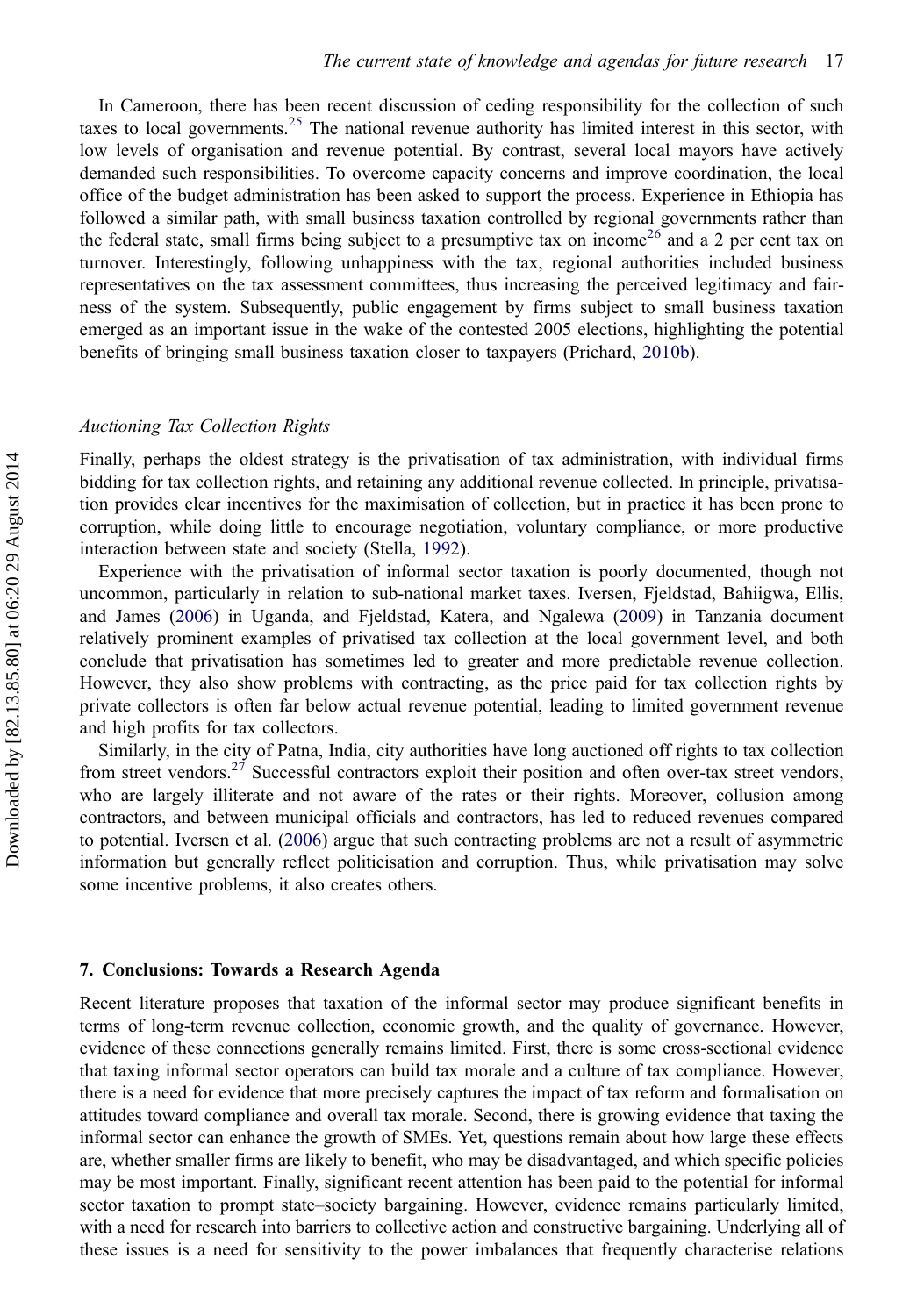<span id="page-20-0"></span>between states and the informal sector, and the corresponding vulnerability of informal sector operators.

There is, meanwhile, clear scope for reform aimed at improving the effectiveness and equity of existing practices, which has been the focus of the second half of this paper. This discussion has focused particularly on two interconnected challenges: expanding quasi-voluntary tax compliance and building government and state commitment to reform.

With respect to compliance, recent work has shed light on the potential for reducing costs of compliance and formalisation, but has said much less about how to provide positive incentives for formalisation. Here, three big questions need attention. First, what type of positive inducements to compliance matter to micro and small firms? Second, how can states and governments effectively promote collective action among informal sector operators and create legitimate institutional channels for engagement? Third, what is the magnitude of costs and benefits of informal sector taxation across population groups, especially for women or ethnic minorities, and how do current practices, and potential reform, affect them (for example, Caroll, [2011\)](#page-21-0)?

With respect to building government and state commitment to reform, we know very little. At a broad level, there is a need to study episodes of successful reform and innovation in order to better understand the conditions under which governments and administrators have embraced and implemented reform. The final section of the paper highlighted a range of recent innovations that warrant greater attention. More specifically, we suggest that the adoption of policies aimed at increasing voluntary tax compliance and facilitating collective action by informal sector associations may be useful in improving prospects for reform. These strategies are attractive because they hold the potential to simultaneously strengthen political incentives for reform, expand prospective benefits for firms, and improve long-term governance of the informal sector. The goal is to fundamentally shift prevailing disincentives to reform by generating improved outcomes for both state revenues and informal sector firms.

#### Acknowledgements

This paper was prepared for the International Centre for Tax and Development (ICTD), based at the Institute for Development Studies at Sussex. The ICTD is jointly funded by the Department for International Development (DFID) and the Norwegian Agency for Development Cooperation (NORAD). We are grateful for comments from participants at the ICTD annual conference in June 2011 on a presentation based on an earlier version of the paper. Special thanks are due to Mick Moore and two anonymous reviewers for comments on an earlier draft. Matthew Benson provided excellent research assistance.

#### Notes

- 1. In this paper we use the terms 'informal sector' and 'informal economy' interchangeably. Some have argued for dropping the term 'sector' in favour of 'economy' (Chen, Jhabvala, & Lund, [2002](#page-21-0)). We follow the trend in the literature reviewed here, which tends to use both terms.
- 2. This includes, for example, literature focusing on the historical origins and definition of the informal sector (Meagher, [1990](#page-23-0)), the social and institutional structures that characterise the organisation of informal sector firms (Meagher, [2010](#page-23-0), [2011](#page-23-0)), and broader literature that explores the nature of connections between the formal and informal sectors (Meagher & Lindell, [2013;](#page-23-0) Lindell, [2010](#page-23-0)) and the very definitions and conceptualisations of 'informality' and 'informalisation' (Meagher, [1995;](#page-23-0) Portes & Castells, [1989\)](#page-23-0).
- 3. Some have argued that the size of the informal sector is related to deliberate government policies and regulations that create barriers to entry to the formal sector, and thus generate rents that can be easily appropriated through taxation at low administrative cost (Auriol & Warlters, [2005\)](#page-21-0). Others suggest that regulation is related to the size of the informal economy only in countries with effective law enforcement (Kus, [2010\)](#page-23-0).
- 4. In understanding the links between the formal and informal economies, the literature can be divided into three main views: the dualist, the legalist, and the structuralist (Chen et al., [2002\)](#page-21-0). In the dualist view, the informal economy is marginal and subsistence oriented, provides a safety net for the poor, and is not directly linked to the formal economy (ILO, 1972). The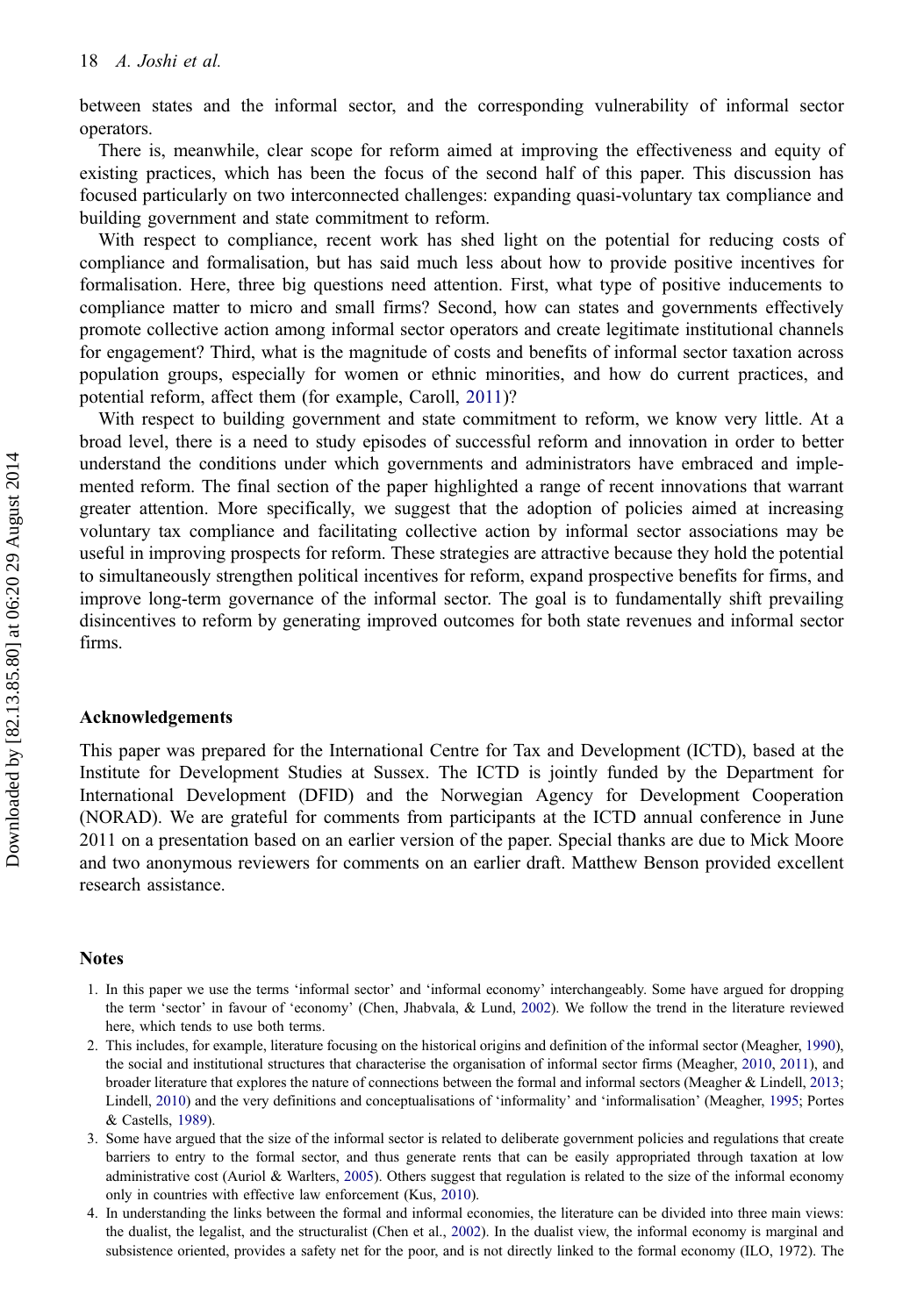<span id="page-21-0"></span>legalist view sees micro entrepreneurs opting out of the over-regulation of business by government by going informal (de Soto, 1989). Finally, the structuralist view focuses on the informal economy as a product of privileged capitalists attempting to reduce the costs of production by hiring informal labour and subordinating small and micro businesses (Portes  $\&$  Castells, [1989](#page-23-0)). These views underpin the quite different conceptions of what policy approaches to take vis-à-vis formalisation.

- 5. Standard tax policy literature distinguishes between large taxpayers, medium taxpayers, and small taxpayers. Here our categories are an attempt to disaggregate the small taxpayer category. Some scholars also make a distinction between SMEs and micro enterprises, which include subsistence businesses (which would be Columns A and B of [Table 1](#page-5-0); Bodin & Koukpaizan, 2008. In a recent paper, Kanbur and Keen [\(2014](#page-23-0):3) similarly seek to consider the 'quite distinct varieties of informality with potentially very different policy implications'.
- 6. Owing to the potential ambiguity of the term 'informal sector', some authors have preferred the term 'hard-to-tax'. However, this term has the disadvantage of being broader than our focus here, frequently including other hard-to-tax groups like agricultural producers or the high-income self-employed (Alm, Martinez-Vazquez, & Wallace, 2004; Bird & Wallace, 2003).
- 7. Schneider et al. ([2010\)](#page-24-0) report that the shadow economy (a broader category than the informal sector) on average shrank modestly between 1999 and 2007, but is still quite large (38.4% of official GDP), in Africa.
- 8. Interview by Joshi with senior official responsible for domestic taxes in Tanzania, November 2011.
- 9. Jibao, Prichard, and van den Boogaard [\(2014](#page-22-0)) present evidence, for example, that members of border management committees in Sierra Leone tend to face higher levels of extraction by customs authorities, and find suggestive evidence that this is a direct consequence of their efforts to organise trader interests.
- 10. See Zinnes [\(2009\)](#page-24-0) for a fuller exposition of the approach and critiques.
- 11. This draws on unpublished research conducted by Prichard, as well as Kamunyori ([2007\)](#page-22-0). The importance of bribes and harassment, alongside taxation and regulation, is similarly emphasised in survey evidence from Tanzania (Fjeldstad, Kolstad, & Nygaard, [2006](#page-22-0)).
- 12. Business associations can help overcome some of these empowerment barriers by reducing transaction costs in disputes, protecting property rights, and providing information about markets, making membership in business associations a potentially viable alternative strategy for getting the benefits of formalising (Nugent & Sukiassyan, [2009\)](#page-23-0).
- 13. As de Soto (1989) pointed out many years ago, informal street vendors in Peru were keen to pay taxes to gain quasi-legal status, as insecure property rights can otherwise constrain investment and make expansion risky.
- 14. Interviews conducted by Prichard in May 2011 with public officials involved in implementing the reform programme.
- 15. There is anecdotal evidence of governments claiming to be pursuing informal sector taxation specifically in order to spur public engagement among informal sector operators, by giving them a greater stake in the state. Whether or not such government statements are genuine, or mere public relations, is an important research question, as such a rationale could potentially overcome traditional resistance to reform.
- 16. As Haggard and Webb ([1993,](#page-22-0) p. 144) have written of reform more broadly, reform experiences 'show that interest group pressures need not block reform even in democracies. Under the right institutional conditions, astute political leaders can build new coalitions of winners that crowd out those with an interest in maintaining the status quo'.
- 17. This notion mirrors a distinction within the broader literature on informality between 'top-down' and 'bottom-up' pathways toward the formal incorporation of the informal sector (Meagher & Lindell, [2013](#page-23-0)).
- 18. For example, over-reliance on revenue targets, by governments and donors alike, likely generates disincentives for taxing the informal sector effectively and equitably (Bird & Vazquez-Caro, 2011; Fjeldstad, 2001; Prichard, Brun, & Morrissey, [2012](#page-24-0)).
- 19. This section draws heavily on a presentation by Christine Shekidele [\(2009](#page-24-0)).
- 20. In 2006-2007, 16 per cent of new registrants were through the BMS. In 2007-2008, that number had grown to 43 per cent, and this was sustained in 2008-2009 at 41 per cent.
- 21. Observers have noted the potential for such arrangements to work in other countries. For example, see McKerchar and Evans [\(2009\)](#page-23-0) for Nigeria.
- 22. While their research focuses primarily on property taxation, Bo City Council has equally enjoyed significant success in strengthening market and business taxation, both of which have been linked to specific improvements in service delivery.
- 23. Based on presentations made by Uzarama Vincent ([2009\)](#page-24-0) and Emmanuel Hategeka ([2009\)](#page-22-0).
- 24. In a similar vein, Pashev ([2006\)](#page-23-0), examining presumptive taxes in Bulgaria, argues that such taxes should not be loaded with equity objectives but assigned to enhance collection efficiency. He suggests their best use is as licence taxes on micro businesses levied by local governments, rather than as central taxes on income.
- 25. Personal interview, Gerard Chambas, 25 May 2011, as well as information presented by the Cameroonian Tax Authorities (Assobo 2011).
- 26. Tax liability is assessed by estimating turnover, applying a predetermined industry-specific profit rate, and taxing the resultant profits at the standard income tax rate (Prichard, [2010b;](#page-24-0) Warner, Beyede, Asaminew, & Sibhatu, [2005;](#page-24-0) Warner, Ergano, Bekele, & Moges, [2005](#page-24-0)).
- 27. Interviews by Joshi with staff of Streetnet International, Patna, India, July 2004.

#### References

Abor, J., & Quartey, P. (2010). Issues in SME development in Ghana and South Africa. *International Research Journal of Finance and Economics*, *39*, 218–228.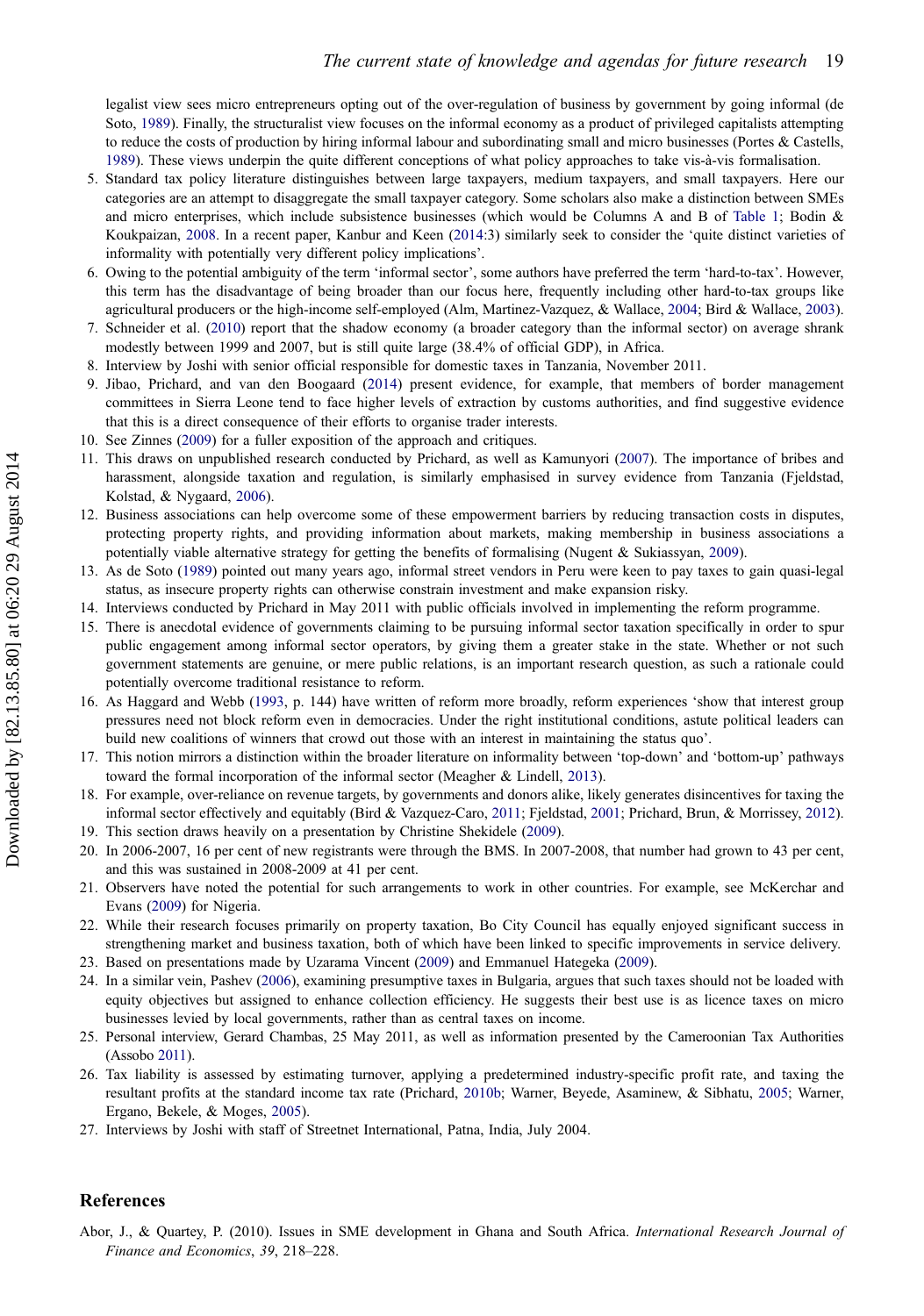- <span id="page-22-0"></span>Alm, J., Martinez-Vazquez, J., & Schneider, F. (2003). 'Sizing' the problem of the hard-to tax. Retrieved from [http://www.frpii.](http://www.frpii.org/english/Portals/0/Library/Tax%20Policy/alm_martinez_schneider_2004.pdf) [org/english/Portals/0/Library/Tax%20Policy/alm\\_martinez\\_schneider\\_2004.pdf](http://www.frpii.org/english/Portals/0/Library/Tax%20Policy/alm_martinez_schneider_2004.pdf)
- Alm, J., Martinez-Vazquez, J., & Wallace, S. (Eds.). (2004). *Taxing the hard-to-tax: Lessons from theory and practice*. Amsterdam: Elsevier.
- Altenburg, T., & von Drachenfels, C. (2006). The 'new minimalist approach' to private-sector development: A critical assessment. *Development Policy Review*, *24*, 387–411.
- Arruñada, B. (2007). Pitfalls to avoid when measuring institutions: Is doing business damaging business? *Journal of Comparative Economics*, *35*, 729–747.
- Assobo, A. B. (2011). "La réforme de l'administration fiscale au Cameroun." Paper presented at the Ministerial Meeting of the IMF Fiscal Affairs Department. April, Washington DC: IMF.
- Auriol, E., & Warlters, M. (2005). Taxation base in developing countries. *Journal of Public Economics*, *89*, 625–646.
- Baross, P. (1990). Sequencing land development: The price and implications of legal and illegal settlement growth. In P. Baross
- & J. van der Linden (Eds.), *The transformation of land supply systems in Third World cities* (pp. 5 –82). Aldershot: Avebury.
- Bates, R., & Lien, D.-H. (1985). A note on taxation, development and representative government. *Politics and Society*, *14*, 53–70.
- Bird, R., & Casanegra, M. (1992). *Improving tax administration in developing countries*. Washington, DC: IMF.
- Bird, R., & Vaillancourt, F. (1998). Fiscal decentralization in developing countries: An overview. In R. Bird & F. Vaillancourt (Eds.), *Fiscal decentralization in developing countries* (pp. 1–49). Cambridge: Cambridge University Press.
- Bird, R., & Vazquez-Caro, J. (2011). *Benchmarking tax administrations in developing countries: A systemic approach*. International Studies Program Working Paper 11-04. Atlanta, GA: Andre Young School of Policy Studies, Georgia State University.
- Bird, R., & Wallace, S. (2003). *Is it really so hard to tax the hard-to-tax? The context and role of presumptive taxes*. International Tax Program Paper 0307. Prepared for the International Tax Program Institute for International Business, Joseph L. Rotman School of Management Toronto: University of Toronto. [http://www.frpii.org/english/Portals/0/Library/Tax%20Policy/Is%](http://www.frpii.org/english/Portals/0/Library/Tax%20Policy/Is%20it%20Really%20So%20Hard%20to%20Tax.pdf accessed on 28 July 2014) [20it%20Really%20So%20Hard%20to%20Tax.pdf accessed on 28 July 2014.](http://www.frpii.org/english/Portals/0/Library/Tax%20Policy/Is%20it%20Really%20So%20Hard%20to%20Tax.pdf accessed on 28 July 2014)
- Bodin, J.-P., & Koukpaizan, V. (2008). Taxation of small enterprises: Recent developments. *International VAT Monitor*, *19*, 121–131.
- Boesen, N. (2004). *Enhancing public sector capacity: What works, what doesn*'*t and why?* Washington, DC: Operations Evaluation Department, World Bank.
- Bonjean, A. C., & Chambas, G. (2004). Taxing the urban unrecorded economy in sub-Saharan Africa. In J. Alm, J. Martinez-Vasquez, & S. Wallace (Eds.), *Taxing the hard-to-tax: Lessons from theory and practice* (pp. 313–330). Amsterdam: Elsevier.
- Caroll, E. (2011). Taxing Ghana's informal sector: The experience of women [Occasional Paper No.7. Christian Aid]. Retrieved from [http://www.christianaid.org.uk/resources/policy/occasional\\_paper\\_series.aspx](http://www.christianaid.org.uk/resources/policy/occasional_paper_series.aspx)
- Casanegra de Jantscher, M. (1990). Administering the VAT. In M. Gillis, C. Shoup, & G. P. Sicat, EDS, *Value added taxation in developing countries* (pp. 171–179). Washington, DC: World Bank.
- Chen, M., Jhabvala, R., & Lund, F. (2002). *Supporting workers in the informal economy: A Policy framework*. Working Paper on the Informal Economy 2. Geneva: ILO.
- Coolidge, J. (2010). *Tax compliance cost surveys*. Investment Climate in Practice Paper No. 8. Washington, DC: World Bank.
- Cross, J. (1998). *Informal politics: Street vendors and the state in Mexico City*. Stanford, CA: Stanford University Press.
- Daly, J., & Spence, M. (2010, April). *Business environment and informality: Conceptual notes for an expanded inquiry*. Paper presented at the Conference on Business Environment Reform and the Informal Economy: How Business Environment Reform Can Promote Formalization - Learning From Our Experiences, Cape Town.
- Dasgupta, P., & Stiglitz, J. (1974). Benefit-cost analysis and trade policies. *Journal of Political Economy*, *82*, 1–33.
- de Mel, S., McKenzie, D., & Woodruff, C. (2010) *What is the cost of formality? Experimentally estimating the demand for formalization*. Draft paper. Washington, DC: World Bank.
- de Mel, S., McKenzie, D., & Woodruff, C. (2012). *The demand for, and consequences of, formalization among informal firms in Sri Lanka*. World Bank Policy Research Working Paper 5991. Washington, DC: World Bank.
- de Paula, A., & Scheinkman, J. (2010). Value-added taxes, chain effects, and informality. *American Economic Journal: Macroeconomics*, *2*, 195–221.
- de Soto, H. (1989). *The other path: The invisible revolution in the Third World*. New York, NY: Harper and Row.
- Devas, N., & Kelly, R. (2001). Regulation or revenue? An analysis of local business licenses, with a case study of the single business permit reform in Kenya. *Public Administration and Development*, *21*, 381–191.
- Djankov, S., La Porta, R., Lopez-de-Silanes, F., & Shleifer, A. (2002). The regulation of entry. *The Quarterly Journal of Economics*, *117*, 1–37.
- Emran, S., & Stiglitz, J. (2005). On selective indirect tax reform in developing countries. *Journal of Public Economics*, *89*, 599–623.
- Everest-Phillips, M. (2008). Business tax as state building in developing countries: Applying governance principles in private sector development. *International Journal of Regulation and Governance*, *8*, 123–154.
- Fajnzylber, P., Maloney, W., & Montes Rojas, G. (2009a). Releasing constraints to growth or pushing on a string? Policies and performance of Mexican micro-firms. *Journal of Development Studies*, *45*, 1027–1047.
- Fajnzylber, P., Maloney, W., & Montes Rojas, G. (2009b). Does formality improve micro-firm performance? Quasi-experimental evidence from the Brazilian SIMPLES program [IZA Discussion Paper 4531]. Retrieved from [http://papers.ssrn.com/sol3/](http://papers.ssrn.com/sol3/papers.cfm?abstract_id=1501967) [papers.cfm?abstract\\_id=1501967](http://papers.ssrn.com/sol3/papers.cfm?abstract_id=1501967)
- Fjeldstad, O.-H. (2001). Taxation, coercion and donors: Local government tax enforcement in Tanzania. *Journal of Modern African Studies*, *39*, 289–306.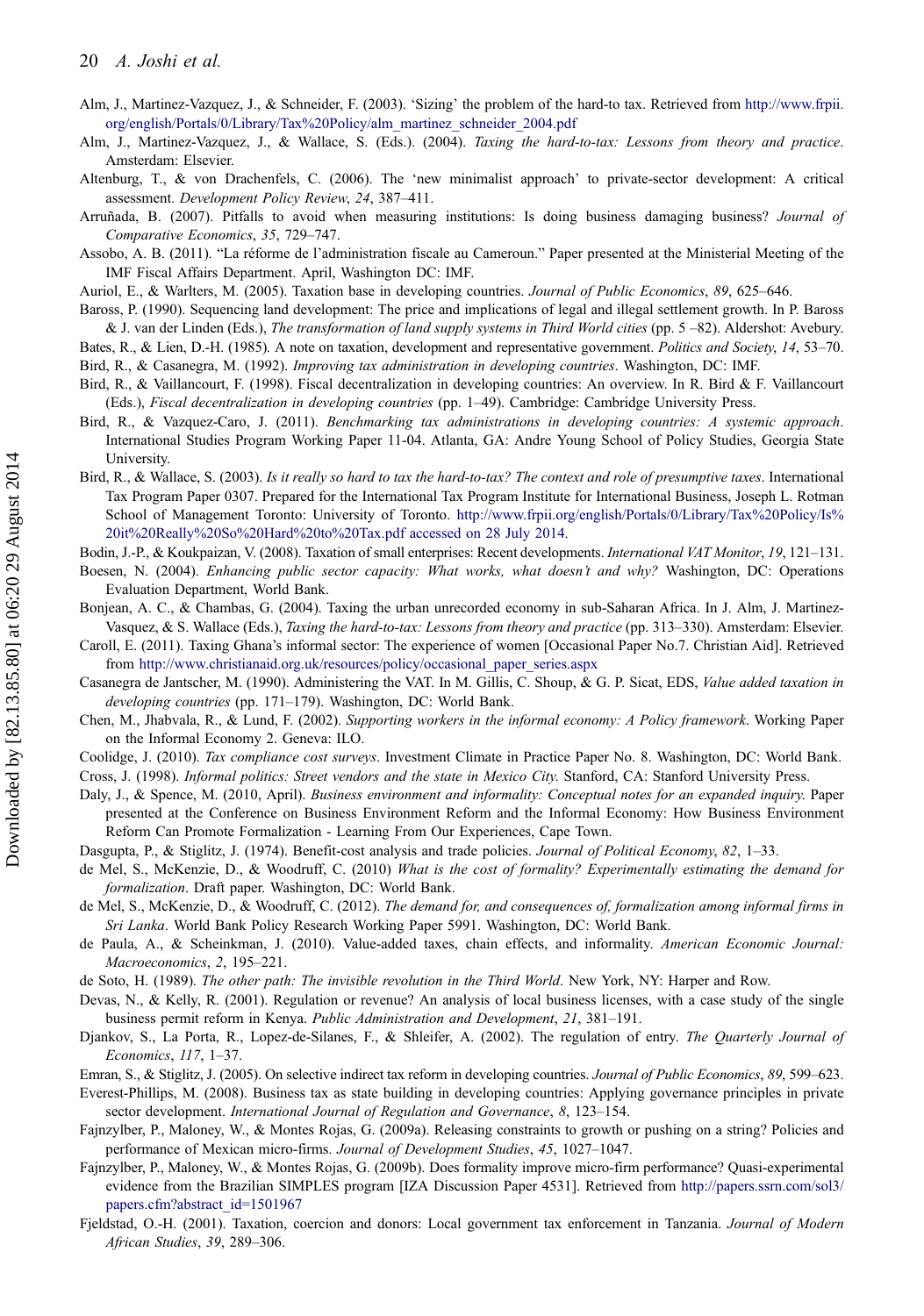- <span id="page-23-0"></span>Fjeldstad, O.-H., & Therkildsen, O. (2008). Mass taxation and state-society relations in East Africa. In D. Bräutigam, O.-H. Fjeldstad, & M. Moore (Eds.), *Taxation and state building in developing countries: Capacity and consent* (pp.114–134). Cambridge: Cambridge University Press.
- Fjeldstad, O.-H., Katera, L., & Ngalewa, E. (2009). *Outsourcing revenue collection to private agents: Experiences from local authorities in Tanzania*. REPOA Special Paper 09.28. Dar es Salaam: REPOA.
- Fjeldstad, O.-H., Kolstad, I., & Nygaard, K. (2006). *Bribes, taxes and regulations: Business constraints for micro enterprises in Tanzania*. CMI Working Paper 06:02. Bergen: Chr. Michelsen Institute.
- Foreign Investment Advisory Service. (2008). *Yemen tax cost of compliance survey*. Washington, DC: Foreign Investment Advisory Services, World Bank.
- Friedman, E., Johnson, S., Kaufmann, D., & Zoido-Lobaton, P. (2000). Dodging the grabbing hand: The determinants of unofficial activity in 69 countries. *Journal of Public Economics*, *76*, 459–493.
- Garcia-Bolivar, O. (2006). *Informal economy: Is it a problem, a solution or both? The perspective of the informal business*. Paper 1065. Berkeley, CA: Bepress Legal Series.
- Gerxhani, K. (2004). The informal sector in developed and less developed countries: A literature survey. *Public Choice*, *120*, 267–300.
- Gerxhani, K. (2007). 'Did you pay your taxes?' How (not) to conduct tax evasion surveys in transition countries. *Social Indicators Research*, *80*, 555–581.
- Gordon, R., & Li, W. (2009). Tax structures in developing countries: Many puzzles and a possible explanation. *Journal of Public Economics*, *93*, 856–866.
- Haggard, S., & Webb, S. (1993). What do we know about the political economy of economic policy reform? *The World Bank Research Observer*, *8*, 143–168.
- Hart, K. (1973). Informal income opportunities and urban unemployment in Ghana. *Journal of Modern African Studies*, *11*, 61–89.
- Hart, K. (2005). *Formal bureaucracy and the emergent forms of the informal economy*. UNU-WIDER Research Paper no. 2005/ 11. Helsinki: WIDER.
- Hategeka, E. (2009, April). *Knowing the Segment: Particularities of SME*'*s in Africa*, Presentation at the ITD conference on 'Taxing Small and Micro-Business: From Confrontation to Cooperation', Kigali, Rwanda.
- Hays-Mitchell, M. (1993). Ties that bind. Informal and formal sector linkages in street vending: The case of Peru's ambulantes. *Environment and Planning*, *25*, 1085–1102.
- Heady, C., & Mitra, P. (1987). Distributional and revenue raising arguments for tariffs. *Journal of Development Economics*, *26*, 77–101.
- Heredia, B., & Schneider, B.-R. (2003). The political economy of administrative reform in developing countries: Building state capacity. In B. Heredia & B.-R. Schneider (Eds.), *Reinventing leviathan: The politics of administrative reform in Developing Countries* (pp. 1–32). Miami, FL: University of Miami Press.
- Hickey, S., & du Toit, A. (2007). *Adverse incorporation, social exclusion and chronic poverty*. Chronic Poverty Research Centre Working Paper 81. Manchester: Institute for Development Policy and Management.
- Howell, J. (2002). *Good practice in Shanghai on employment services in the informal economy*. Employment Paper 2002/06: Working Paper on the Informal Economy. Geneva: ILO.
- International Monetary Fund (IMF). (2011). *Revenue mobilisation in developing countries*. Washington, DC: IMF.
- International Tax Dialogue. (2007). Taxation and small and medium enterprises. Retrieved from [http://www.itdweb.org/smeconference/](http://www.itdweb.org/smeconference/documents/itd%20global%20conference%20-%20background%20paper.pdf) [documents/itd%20global%20conference%20-%20background%20paper.pdf](http://www.itdweb.org/smeconference/documents/itd%20global%20conference%20-%20background%20paper.pdf)
- Iversen, V., Fjeldstad, O.-H., Bahiigwa, G., Ellis, F., & James, R. (2006). Private tax collection Remnant of the past or a way forward? Evidence from rural Uganda. *Public Administration and Development*, *26*, 317–328.
- James, S. (2009, April). *Indirect Taxation of the Underground Economy: The Potential and Limits of Withholding Taxes*, Presentation at the International Tax Dialogue conference 'Taxing Micro and Small Business - From Confrontation to Cooperation', Kigali, Rwanda.
- Jaramillo, M. (2009). *Is there demand for formality among informal firms? Evidence from microfirms in downtown Lima*. German Development Institute Discussion Paper 12/2009. Bonn: German Development Institute.
- Jibao, S., & Prichard, W. (2013). *Rebuilding local government finances after conflict: The political economy of property taxation in post-conflict Sierra Leone*. ICTD Working Paper 12. Brighton: Institute of Development Studies.
- Jibao, S., Prichard, W., & van den Boogaard, V. (2014). *Profits, networks, power and control: The multiple faces of informal cross-border trade practices in Sierra Leone*. Mimeo, Brighton: Institute of Development Studies.
- Jonasson, E. (2011). Informal employment and the role of regional governance. *Review of Development Economics*, *15*, 429–441.
- Joshi, A., & Ayee, J. (2002). Taxing for the state? Politics, revenue and the informal sector in Ghana. *IDS Bulletin*, *33*, 90–97.
- Joshi, A., & Ayee, J. (2008) Associational taxation: A pathway into the informal sector? In D. Brautigam, O.-H. Fjeldstad, & M. Moore (Eds.), *Taxation and state building in developing countries* (pp. 183–211). Cambridge: Cambridge University Press.
- Joshi, A., & Ayee, J. (2009). Autonomy or organisation? Reforms in the Ghanaian Internal Revenue Service. *Public Administration and Development*, *29*, 289–302.
- Kamunyori, S. (2007). *A growing space for dialogue: The case of street vending in Nairobi*'*s central business district*. Department of Urban Studies and Planning. Cambridge, MA: Massachusetts Institute of Technology.
- Kanbur, R. (2011). *Avoiding informality traps*. Charles H. Dyson School of Applied Economics and Management, Working Paper. New York, NY: Cornell University.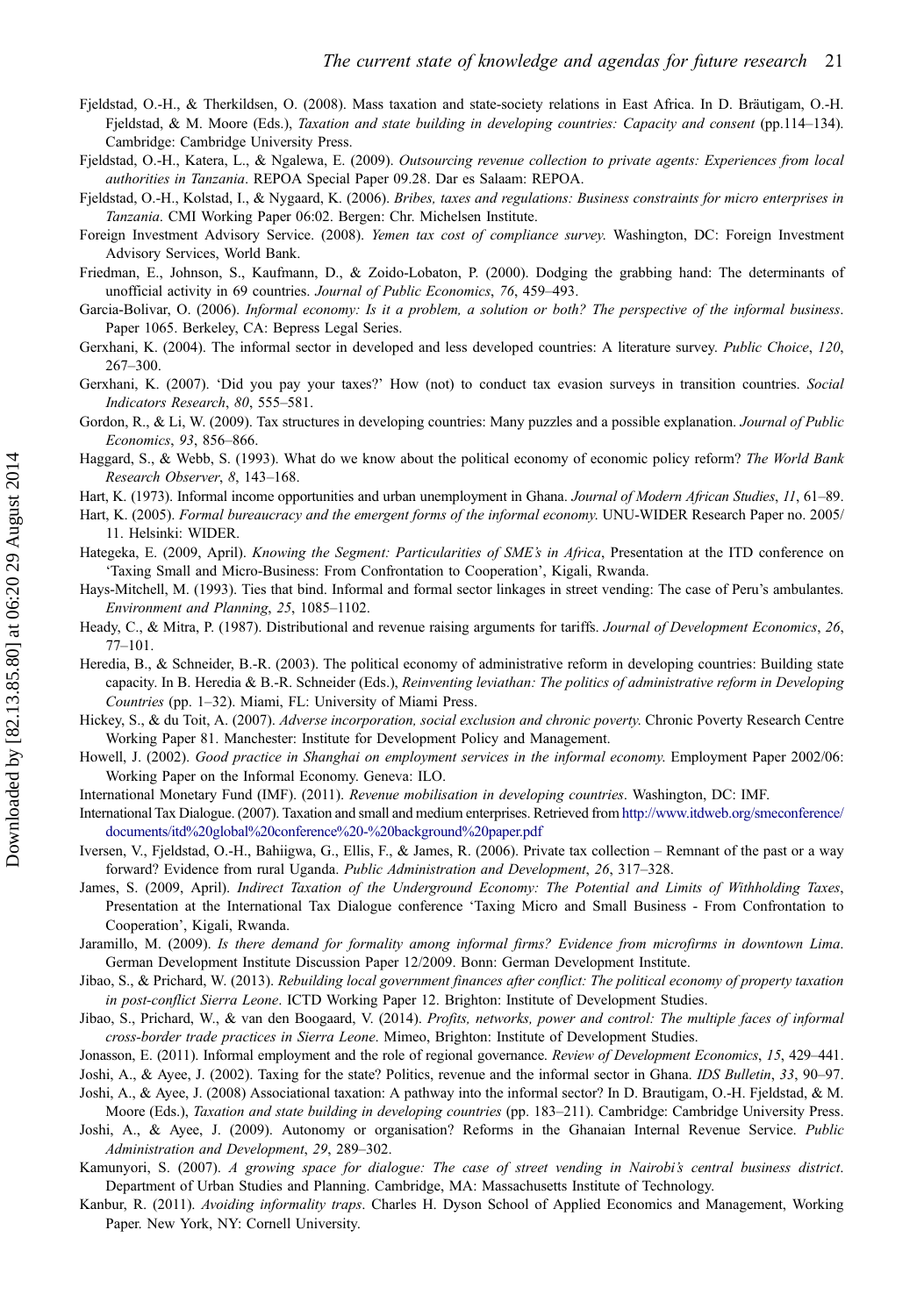- <span id="page-24-0"></span>Kanbur, R., & M. Keen (2014). *Thresholds, informality and partitions of compliance*. Charles H. Dyson School of Applied Economics Research Paper, WP2014-11, Ithaca: Cornell University.
- Keen, M. (2007). *VAT, tariffs, and withholding: Border taxes and informality in developing countries*. IMF Working Paper, WP/ 07/174. Washington, DC: IMF.
- Keen, M. (2012). Tax and development Again. In G. Zodrow & C. Fuest, *Critical issues in taxation in developing countries* (pp. 13–44). Cambridge, MA: MIT Press.
- Kenyon, T. (2007). *A framework for thinking about enterprise formalization policies in developing countries*. World Bank Policy Research Working Paper 4235. Washington, DC: World Bank.
- Kenyon, T., & Kapaz, E. (2005). *The informality trap: Tax evasion, finance and productivity in Brazil*. Public Policy for the Private Sector Note Number 301. Washington, DC: World Bank.
- Kloeden, D. (2011). *Revenue administration reforms in Anglophone Africa since the early 1990s*. IMF Working Paper WP/11/ 162. Washington, DC: International Monetary Fund.
- Korsun, G., & Meagher, P. (2004). Failure by design? Fiscal decentralization in West Africa. In M. Kimenyi & P. Meagher (Eds.), *Devolution and development: Governance prospects in decentralizing states* (pp. 137–195). Aldershot: Ashgate.
- Kus, B. (2010). Regulatory governance and the informal economy: Cross national comparisons. *Socio-Economic Review*, *8*, 487–510. Levi, M. (1988). *Of rule and revenue*. Berkeley, CA: University of California Press.
- Lindell, I. (2010). Between exit and voice: Informality and the spaces of popular agency. *African Studies Quarterly*, *11*: 1–11.
- Lipsky, M. (1980). *Street-level bureaucracy: Dilemmas of the individual in public services*. New York, NY: Russell Sage Foundation.
- Loeprick, J. (2009). *Small business taxation: Reform to encourage formality and firm growth*. Investment Climate in Practice: Business Taxation No. 1. Washington, DC: World Bank.
- Maloney, W. (2004). Informality revisited. *World Development*, *32*, 1159–1178.
- McCarten, W. (2005). *The role of organizational design in the revenue strategies of developing countries*. Draft Paper. Washington, DC: The World Bank.
- McCulloch, N., Schulze, G., & Voss, J. (2010). What determines firms' decisions to formalize? [University of Frieburg, Department of International Economic Policy, Discussion Paper Series, No. 13]. Retrieved from [http://www.vwl.uni](http://www.vwl.uni-freiburg.de/iwipol/REPEC/fre/wpaper/DP13_mcculloch-schulze-voss_firms-decisions-to-formalize.pdf)[freiburg.de/iwipol/REPEC/fre/wpaper/DP13\\_mcculloch-schulze-voss\\_firms-decisions-to-formalize.pdf](http://www.vwl.uni-freiburg.de/iwipol/REPEC/fre/wpaper/DP13_mcculloch-schulze-voss_firms-decisions-to-formalize.pdf)
- McKenzie, D., & Sakho, Y. (2010). Does it pay firms to register for taxes? The impact of formality on firm profitability. *Journal of Development Economics*, *91*, 15–24.
- McKenzie, D., & Woodruff, C. (2006). Do entry costs provide an empirical basis for poverty traps? Evidence from Mexican microenterprises. *Economic Development and Cultural Change*, *55*, 3–42.
- McKerchar, M., & Evans, C. (2009). *Sustaining growth in developing countries through improved taxpayer compliance: Challenges for policy makers and revenue authorities*. Faculty of Law Research Series, Working Paper 17. Sydney: University of New South Wales.
- Meagher, K. (1990). The hidden economy: Informal and parallel trade in Uganda. *Review of African Political Economy*, *17*, 64–83.
- Meagher, K. (1995). Social capital or analytical liability? Social networks and African informal economies. *Development and Change*, *26*, 259–284.
- Meagher, K. (2010). *Identity Economics: Social Networks and the Informal Economy in Nigeria*. Oxford: James Currey.
- Meagher, K. (2011). Informal economies and urban governance in Nigeria: Popular empowerment or political exclusion? *African Studies Review*, *54*, 47–72.
- Meagher, K., & Lindell, I. (2013). ASR forum: Engaging with African informal economies: Social inclusion or adverse incorporation? *African Studies Review*, *56*, 57–76.
- Moore, M. (2008). Between coercion and contract: Competing narratives on taxation and governance. In D. Brautigam, O.-H. Fjeldstad, & M. Moore (Eds.), *Taxation and state building in developing countries: Capacity and consent* (pp. 34–63). Cambridge: Cambridge University Press.
- Ngoi, G. K. (1997, March). *Surveys of informal sector in Tanzania: Methods, results and problems of data collection*. Paper presented at the Seminar on the Informal Sector and Economic Policy in sub-Saharan Africa, Bamako.
- Nugent, J., & Sukiassyan, G. (2009). Alternative strategies for firms in oppressive and corrupt states: Informality or formality via business associations? *Contemporary Economic Policy*, *27*, 423–439.
- Pashev, K. V. (2006). Presumptive taxation: Lessons from Bulgaria. *Post Communist Economies*i, 399–418.
- Peattie, L. (1987). An idea in good currency and how it grew: The informal sector. *World Development*, *15*, 851–860.
- Perry, G., Maloney, W., Arias, O., Fajnzylber, P., Mason A., & Saavedra-Chanduvi, J. (2007). *Informality: Exit and inclusion*. Washington, DC: World Bank.
- Pimhidzai, O., & Fox, L. (2012). *Taking from the poor or local economic development: The dilemma of taxation of small informal enterprises in Uganda*. CSAE Working Paper. Washington, DC: World Bank.
- Portes, A., & Castells, M. (1989). *The world underneath: The origins, dynamics and effects of the informal economy*. Baltimore, MD: Johns Hopkins Press.
- Prichard, W. (2009). *The politics of taxation and implications for accountability in Ghana 1981-2008*. IDS Working Paper 330. Brighton: Institute of Development Studies.
- Prichard, W. (2010a). *Taxation and state building: Towards a governance focused tax reform agenda*. IDS Working Paper 4. Brighton: Institute of Development Studies.